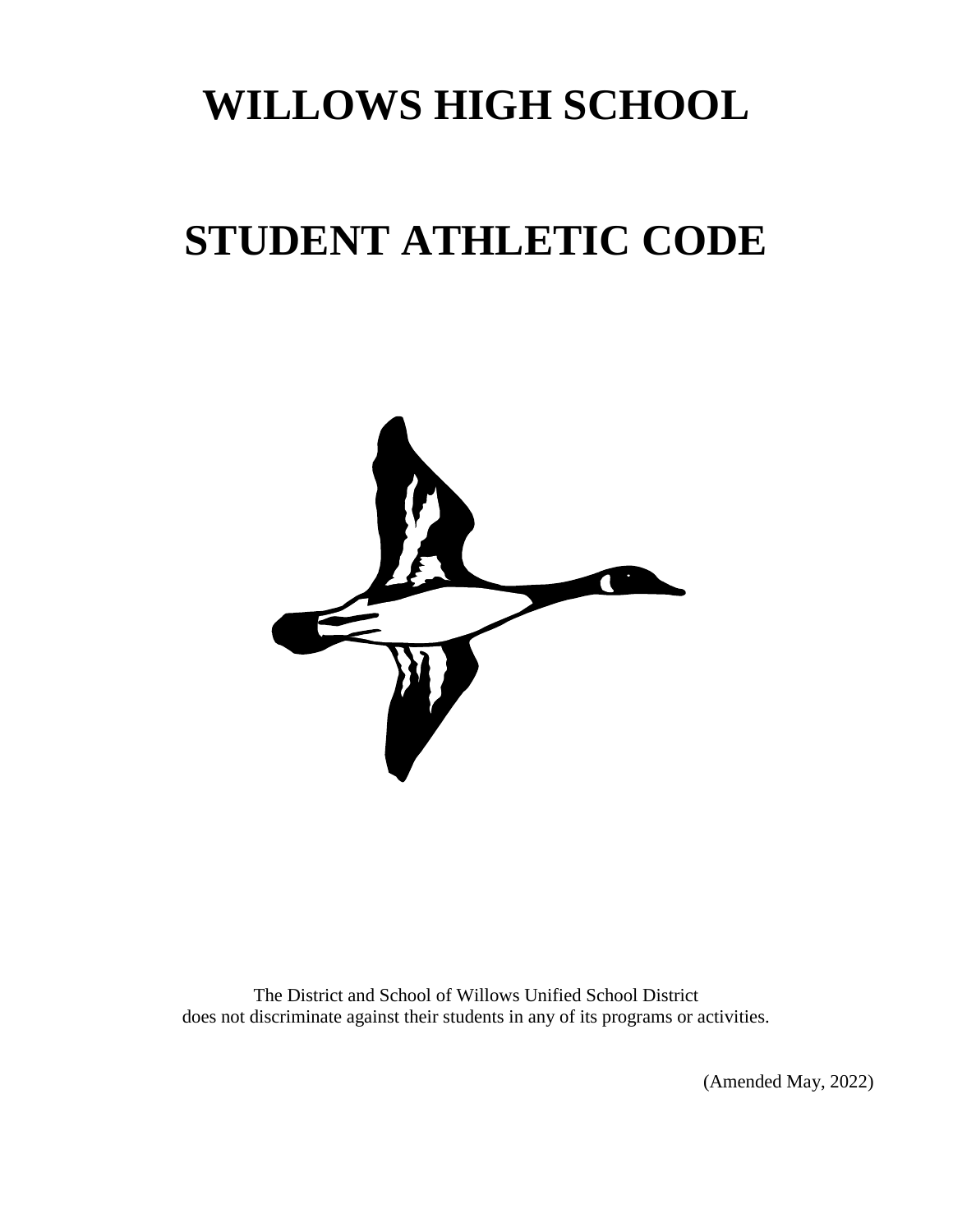### STUDENT ATHLETIC CODE

### TABLE OF CONTENTS

| Eligibility for Athletics.<br>$\overline{4}$<br>5<br>Goal<br>Goal of a Successful Athlete.<br>5<br>5<br>Physical condition - a good athlete<br>5<br>On the field - a good athlete .<br>5<br>In the community - a good athlete<br>At school - a good athlete<br>6<br>Guidelines<br>6<br>Eligibility Requirements in Addition to those of C.I.F.<br>7<br>After School Tutorial and the Student-Athlete.<br>7<br><b>Starting and Practice Sessions</b><br>7<br>Equipment<br>7<br>$\mathcal{L}^{\text{max}}$<br>$\ddot{\phantom{a}}$<br><b>Athletic Awards</b><br>8<br><b>General Guidelines</b><br>8<br>$\mathbb{R}^2$<br><b>Changing Sports</b><br>8<br>Trial Participation in a Sport.<br>8<br><b>Dual Sports</b><br>8<br>$\sim$ .<br>Transportation.<br>8<br>Injuries<br>9<br>$\ddot{\phantom{a}}$<br>$\ddot{\phantom{a}}$ |
|----------------------------------------------------------------------------------------------------------------------------------------------------------------------------------------------------------------------------------------------------------------------------------------------------------------------------------------------------------------------------------------------------------------------------------------------------------------------------------------------------------------------------------------------------------------------------------------------------------------------------------------------------------------------------------------------------------------------------------------------------------------------------------------------------------------------------|
|                                                                                                                                                                                                                                                                                                                                                                                                                                                                                                                                                                                                                                                                                                                                                                                                                            |
|                                                                                                                                                                                                                                                                                                                                                                                                                                                                                                                                                                                                                                                                                                                                                                                                                            |
|                                                                                                                                                                                                                                                                                                                                                                                                                                                                                                                                                                                                                                                                                                                                                                                                                            |
|                                                                                                                                                                                                                                                                                                                                                                                                                                                                                                                                                                                                                                                                                                                                                                                                                            |
|                                                                                                                                                                                                                                                                                                                                                                                                                                                                                                                                                                                                                                                                                                                                                                                                                            |
|                                                                                                                                                                                                                                                                                                                                                                                                                                                                                                                                                                                                                                                                                                                                                                                                                            |
|                                                                                                                                                                                                                                                                                                                                                                                                                                                                                                                                                                                                                                                                                                                                                                                                                            |
|                                                                                                                                                                                                                                                                                                                                                                                                                                                                                                                                                                                                                                                                                                                                                                                                                            |
|                                                                                                                                                                                                                                                                                                                                                                                                                                                                                                                                                                                                                                                                                                                                                                                                                            |
|                                                                                                                                                                                                                                                                                                                                                                                                                                                                                                                                                                                                                                                                                                                                                                                                                            |
|                                                                                                                                                                                                                                                                                                                                                                                                                                                                                                                                                                                                                                                                                                                                                                                                                            |
|                                                                                                                                                                                                                                                                                                                                                                                                                                                                                                                                                                                                                                                                                                                                                                                                                            |
|                                                                                                                                                                                                                                                                                                                                                                                                                                                                                                                                                                                                                                                                                                                                                                                                                            |
|                                                                                                                                                                                                                                                                                                                                                                                                                                                                                                                                                                                                                                                                                                                                                                                                                            |
|                                                                                                                                                                                                                                                                                                                                                                                                                                                                                                                                                                                                                                                                                                                                                                                                                            |
|                                                                                                                                                                                                                                                                                                                                                                                                                                                                                                                                                                                                                                                                                                                                                                                                                            |
|                                                                                                                                                                                                                                                                                                                                                                                                                                                                                                                                                                                                                                                                                                                                                                                                                            |
|                                                                                                                                                                                                                                                                                                                                                                                                                                                                                                                                                                                                                                                                                                                                                                                                                            |
|                                                                                                                                                                                                                                                                                                                                                                                                                                                                                                                                                                                                                                                                                                                                                                                                                            |
| Attendance<br>9                                                                                                                                                                                                                                                                                                                                                                                                                                                                                                                                                                                                                                                                                                                                                                                                            |
| <b>Restricted Areas at other Schools</b><br>9                                                                                                                                                                                                                                                                                                                                                                                                                                                                                                                                                                                                                                                                                                                                                                              |
| 9<br><b>Disciplinary Consequences</b>                                                                                                                                                                                                                                                                                                                                                                                                                                                                                                                                                                                                                                                                                                                                                                                      |
| Criminal Activity<br>10<br>$\sim$ $\sim$                                                                                                                                                                                                                                                                                                                                                                                                                                                                                                                                                                                                                                                                                                                                                                                   |
| Logistics<br>10<br>$\ddot{\phantom{a}}$<br>$\mathcal{L}$ . The state $\mathcal{L}$<br>$\bullet$                                                                                                                                                                                                                                                                                                                                                                                                                                                                                                                                                                                                                                                                                                                            |
| Conclusion<br>10                                                                                                                                                                                                                                                                                                                                                                                                                                                                                                                                                                                                                                                                                                                                                                                                           |
| Consent to Participate in Sports Competition and Proof of Insurance Coverage<br>11                                                                                                                                                                                                                                                                                                                                                                                                                                                                                                                                                                                                                                                                                                                                         |
| Student Emergency Card.<br>12<br>$\mathbf{r}$ and $\mathbf{r}$ are all $\mathbf{r}$ and $\mathbf{r}$                                                                                                                                                                                                                                                                                                                                                                                                                                                                                                                                                                                                                                                                                                                       |
| Physical Exam Form.<br>13<br>$\mathbf{L}$                                                                                                                                                                                                                                                                                                                                                                                                                                                                                                                                                                                                                                                                                                                                                                                  |
| Willows High School Athletic Code Agreement<br>14                                                                                                                                                                                                                                                                                                                                                                                                                                                                                                                                                                                                                                                                                                                                                                          |
| <b>Football Helmet Warning Notice</b><br>15<br>$\mathcal{L}^{\text{max}}$                                                                                                                                                                                                                                                                                                                                                                                                                                                                                                                                                                                                                                                                                                                                                  |
| <b>Concussion Information Sheet.</b><br>16<br>$\sim$ $\sim$<br>$\ddot{\phantom{a}}$                                                                                                                                                                                                                                                                                                                                                                                                                                                                                                                                                                                                                                                                                                                                        |
| Student-Athlete Social Media Agreement<br>18<br>$\mathbf{r}$ . The state $\mathbf{r}$                                                                                                                                                                                                                                                                                                                                                                                                                                                                                                                                                                                                                                                                                                                                      |
| Administrative Regulation (Athletic Competition).<br>19                                                                                                                                                                                                                                                                                                                                                                                                                                                                                                                                                                                                                                                                                                                                                                    |
| Board Policy (Athletic Competition).<br>24                                                                                                                                                                                                                                                                                                                                                                                                                                                                                                                                                                                                                                                                                                                                                                                 |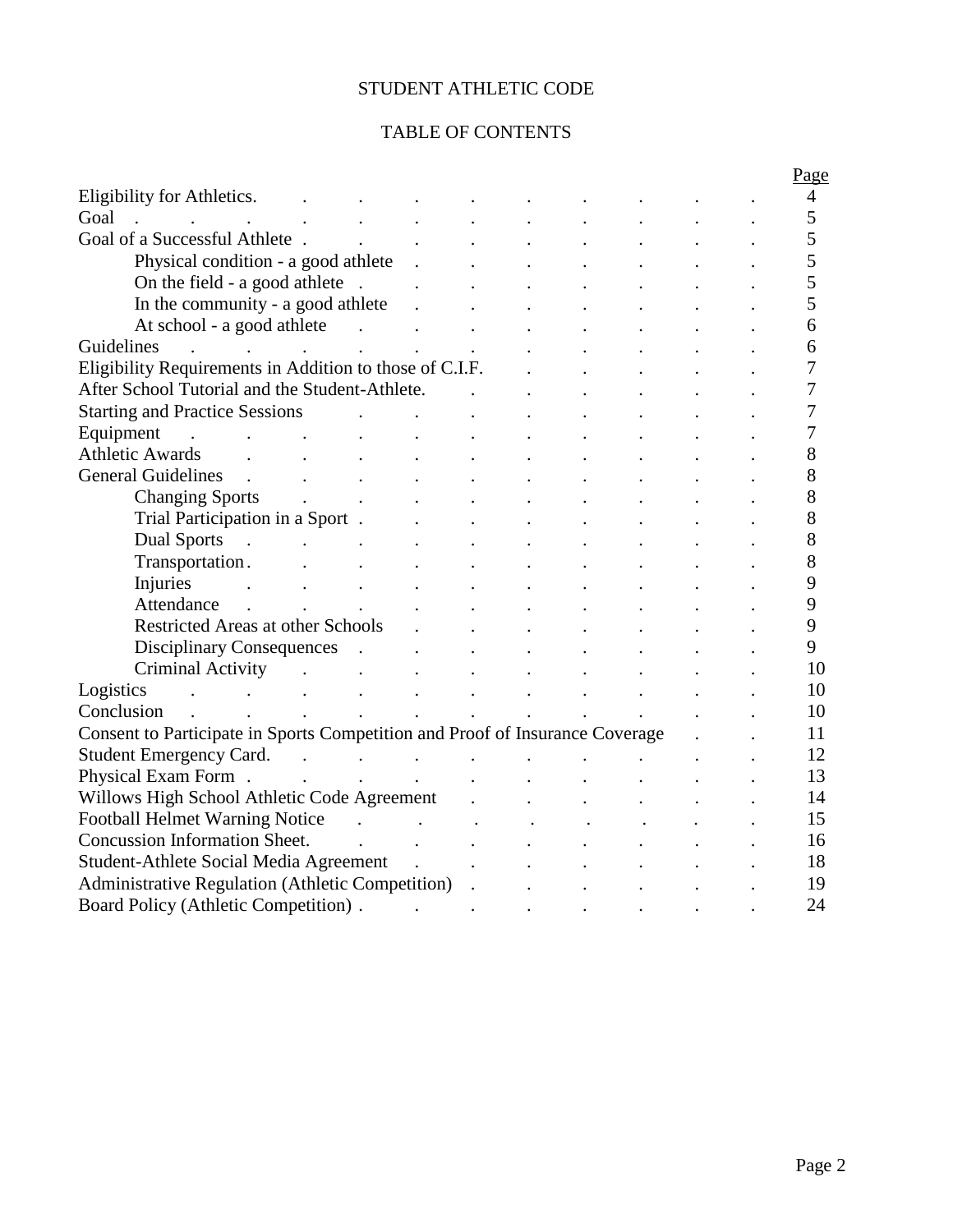### **WILLOWS HIGH SCHOOL PHILOSOPHY AND GOALS FOR INTERSCHOLASTIC ATHLETICS**

Willows High School is committed to maintaining a quality program of interscholastic athletics for the young men and women attending Willows High School. The district recognizes that participation in athletic programs is a valuable part of a student's education and personal development.

A quality interscholastic athletic program should provide a variety of opportunities in which students:

- A) Develop favorable habits and attitudes of social conduct.
- B) Develop fundamental conditioning and athletic skills.
- C) Learn self-discipline and making a commitment.
- D) Develop the value of good sportsmanship.
- E) Learn the dynamics of teamwork and what can be achieved when the team concept is embraced.

Learning to function in a competitive atmosphere such as athletics, is an important aspect of a young person's life. It is the school's responsibility to provide an athletic environment where participants are given the opportunity to compete. The enjoyment of winning and the disappointment of losing occurs in a manner that builds personal character and stresses good sportsmanship. While every effort will be made to award ample game playing time to each member on the team, it must be understood by all, athletes, parents, coaches and community, that playing time is earned. The athlete earns playing time through commitment at practice, attitude, physical conditioning, skill level and willingness to improve.

Varsity Level: Always play your best, which should include winning. To win league, make playoffs, compete for section title and move on to state playoffs and be competitive there. This means putting our strongest team in the game.

Junior Varsity Level: Prepare the student-athlete for varsity competition. Stress fundamentals! Along the way, win as many contests as possible. Playing time will not necessarily be divided equally, but every attempt will be made for students to have a place to play. This does not insure every player will play in every game.

Remember there are many factors involved in playing time; effort at practice and in the game, attitude towards teammates and coaches, absences and tardies, as well as academic performance.

The cornerstone of a successful interscholastic athletic program lies in the dedication and hard work of our athletic staff and by the positive support they receive from the parents and community. Our schools have been fortunate to have high caliber individuals working with our athletes and we will defend their right to be treated with respect and dignity.

Willows High School will also make every effort to insure that its athletes are not discriminated against in terms of socio-economic status, sex, racial or ethnic origin.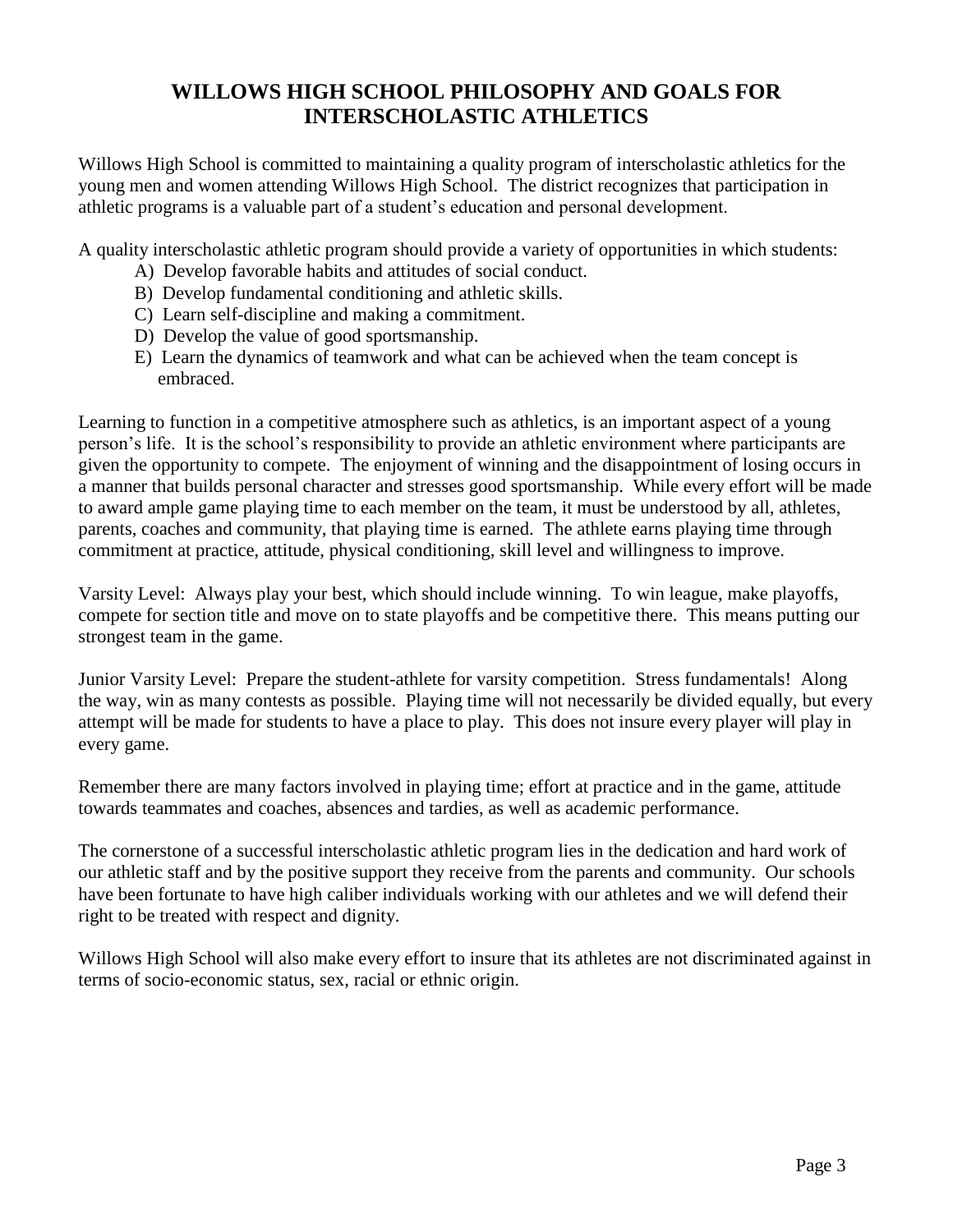### **WILLOWS UNIFIED SCHOOL DISTRICT**

### **ELIGIBILITY FOR ATHLETICS**

It is the intention of the Board of Trustees that students be encouraged to participate in the athletic program of the high school. It is the feeling of the Board that participation in the athletic program provides an excellent opportunity for leadership, physical fitness and teamwork. However, it is also the conviction of the Board that the primary responsibility of secondary school students is to achieve in the academic program as prescribed in the district course of study. The Board hereby established the following regulations pertaining to eligibility to participate in the athletic program:

1. A student must demonstrate good citizenship and responsibility. A student suspended from school may not participate in any athletic activity nor school sponsored event during the time of suspension. Continued inappropriate behavior will result in athlete being removed from a team.

2. A student must be passing a minimum of 20 credits and maintain a "C" average (2.0) in subjects, and maintain minimum progress toward meeting the high school graduation requirements prescribed by the governing board. A student will be allowed only one "F" per grading period and must meet the minimum requirement. Eligibility will be determined by 1st quarter, 1st semester, 3rd quarter and 2nd semester grades. Grades received in June will affect eligibility for the following August. Summer school grades will be allowed to secure eligibility for fall sports. Students must meet all C.I.F. guidelines.

3. Once a student is declared ineligible by reason of obtaining less than a 2.0 grade point average, the student remains ineligible until the next grading period. In the event that a student wishes to seek an exemption from this policy due to special circumstances, a petition may be made by the student's parents to request an exception, for a maximum of one nine week grading period. Waivers are not automatically granted. Only one exemption will be allowed for the entire four years of athletic eligibility. This waiver must be signed by the parent and athlete and on file in the office. The waiver can be canceled within the first ten (10) days of signing the waiver. The waiver clears the athlete for the remainder of that grading period (quarter).

4. A grade(s) of "incomplete" shall not be considered a passing grade unless, by operation of a school grading policy, said "incomplete" grade shall become a passing letter (or numeric) grade without further achievement or accomplishment by a student, at a certain time. When an "incomplete" grade is issued which does not automatically become a passing grade, as indicated immediately above, such "incomplete" grade shall not satisfy the requirement of the bylaw until the academic deficiency which gave rise to such "incomplete" grade shall have been satisfied and a passing grade has been substituted for the "incomplete" grade. Upon such substitutions, the substituted grade shall be considered in determining scholastic eligibility as established by evaluation of previous grading period grades and the substituted grade. A scholastically ineligible student may become immediately eligible upon such evaluation.

5. All of the other rules and regulations prescribed in the California Interscholastic Federation, its conferences and leagues and the rules set down in the Willows Unified School District Interscholastic Rules and Regulations (96-97) are likewise a part of this policy.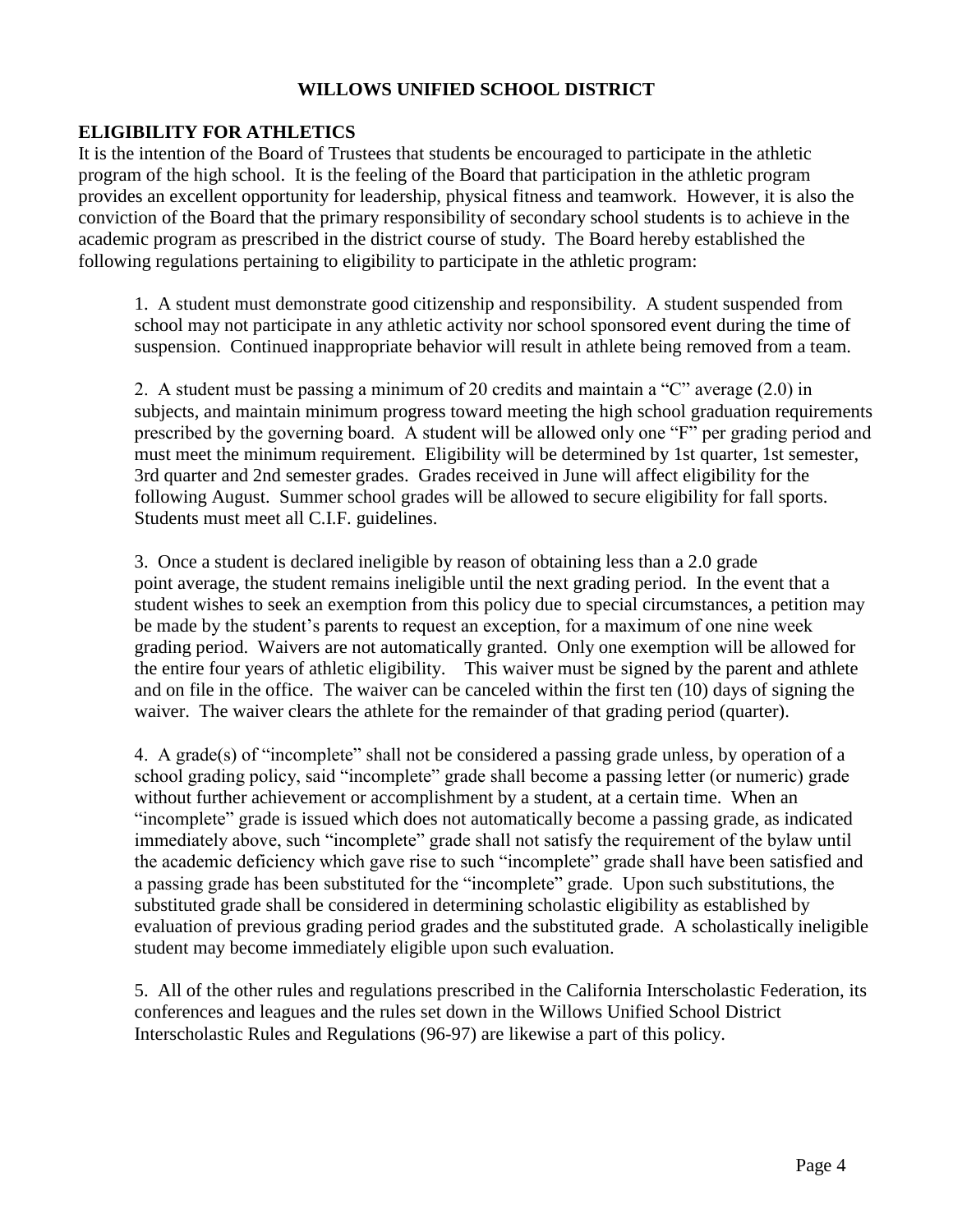### **WILLOWS HIGH SCHOOL ATHLETIC CODE**

### **GOAL**

Athletics means more than competition between individuals or between teams representing different schools. It is a means of learning a way of life truly respected in professions, businesses, and in all other occupations. It teaches us understanding and appreciation for teamwork. It teaches us that to quit means to fail and that to break training not only means unhealthy living, but also jeopardizes the morale and effort of the team. Athletics exemplifies the philosophy that hard work, drive and determination bring eventual success.

### **GOAL OF A SUCCESSFUL ATHLETE**

The conduct of an athlete is closely observed, and is important that his/her behavior be above reproach. A good athlete is a leader and therefore, has certain obligations and responsibilities.

- I. Physical condition a good athlete:
	- A. abides by all the training regulations set up by his/her coach;
	- B. has a sound diet and gets sufficient amount of sleep;
	- C. never uses alcohol, tobacco, or illegal drugs, convinced that they are harmful to good physical conditioning, his/her team's chances of victory, team morale, and that they can bring disastrous results to team spirit and effort;
	- D. if injured, reports injury to coach, then remains on the team roster and continues to abide by all the regulations of this code. Physical limitations permitting, he/she continues to participate in team activities unless he/she has received permission from the coach to do otherwise.
- II. On the field a good athlete:
	- A. is in complete command of himself/herself at all times;
	- B. is respectful of all officials;
	- C. is modest in victory and gracious in defeat;
	- D. is in control of his/her temper at all times;
	- E. exercises good sportsmanship; is always aware of his/her responsibilities to himself/herself, his/her teams, and his/her school;
	- F. assumes the responsibility of keeping the school equipment issued to him/her in the best of condition. Any loss or damage, as a result of negligence, becomes the obligation of the athlete, and he/she will not be allowed to participate in any other sport until the matter is settled;
	- G. never engages in rough-housing, wrestling or shoving, snapping or throwing of towels or equipment in the locker room or showers;
	- H. shows respect for competitors, their school, and their facility.
- III. In the community and on trips a good athlete:
	- A. conducts himself/herself as a worthy representative of his/her family, community, school and team;
	- B. dresses in accordance with school/athletic code;
	- C. travels with his/her team both to and from all contests, except when prior written permission from his/her parents and signed by a school administrator permits him/her to do otherwise;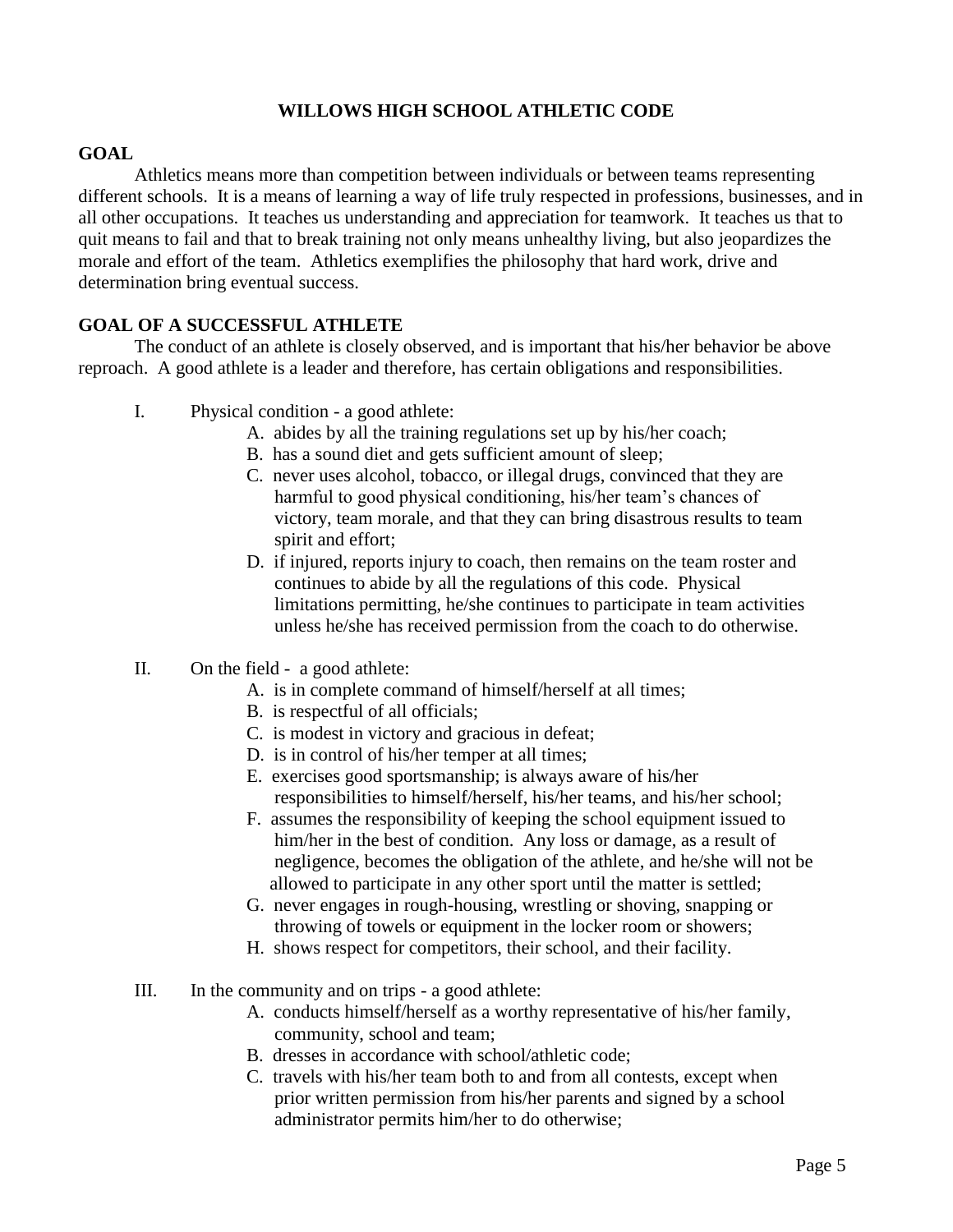- IV. At school a good athlete:
	- A. meets the citizenship standards of his/her school in regular attendance, conduct, and personal appearance, realizing that athletics is only a part of his his/her being in school;
	- B. shows respect for his/her teachers and fellow students;
	- C. does all that he/she can do to promote a feeling of pride in his/her school.
	- D. knows that hazing of students, fights or any form of rough-housing does not promote proper school spirit;
	- E. never uses profanity or vulgarity;
	- F. never cuts practice or puts himself/herself above the welfare of his/her school.

#### **GUIDELINES**

To be eligible for participation in sports, students must abide by the following rules:

1. Must be in school all day of the contest. If a student must miss any part of a game day, the excuse must be "pre-excused" prior to beginning of school that day. In case of Saturday contests, must have been in school all day on Friday, unless prior arrangements have been made with the Administration and/or Athletic Director.

2. Grade level, age, and residence, as required by S.V.L., C.I.F, and Willows Unified School District.

3. Have insurance paid or cleared.

4. Parent consent form must be signed by parent or guardian and on file in the school office.

5. Physical examination must be completed and on file in the school office. Valid physicals have to be dated after conclusion of previous school year.

6. Drug test form signed by parent and students and on file in the school office.

7. Until a student has shown evidence of a physical examination, signed parent permission form,

"adequate" insurance coverage for the current school year, drug test form signed, he/she will not be issued a uniform or allowed to practice.

A student **is not** eligible if:

1. he/she will be nineteen years of age by June 15;

2. his/her scholastic standing is below the ninth grade;

3. he/she has attended high school for more than eight consecutive semesters (ten weeks of attendance constitutes a semester);

4. he/she has changed schools during the current semester (except upon like changes of his/her parents);

5. he/she has taken part in an exhibition of boxing or engaged in any form of boxing competition.

6. he/she has ever received any money, goods, or expenses for participation in any athletic activity;

7. he/she has trained with or has been a member of a college squad or has participated in a college contest;

8. he/she has participated on any organized team outside of school while on any school team of the same sport as outlined with C.I.F. Handbook.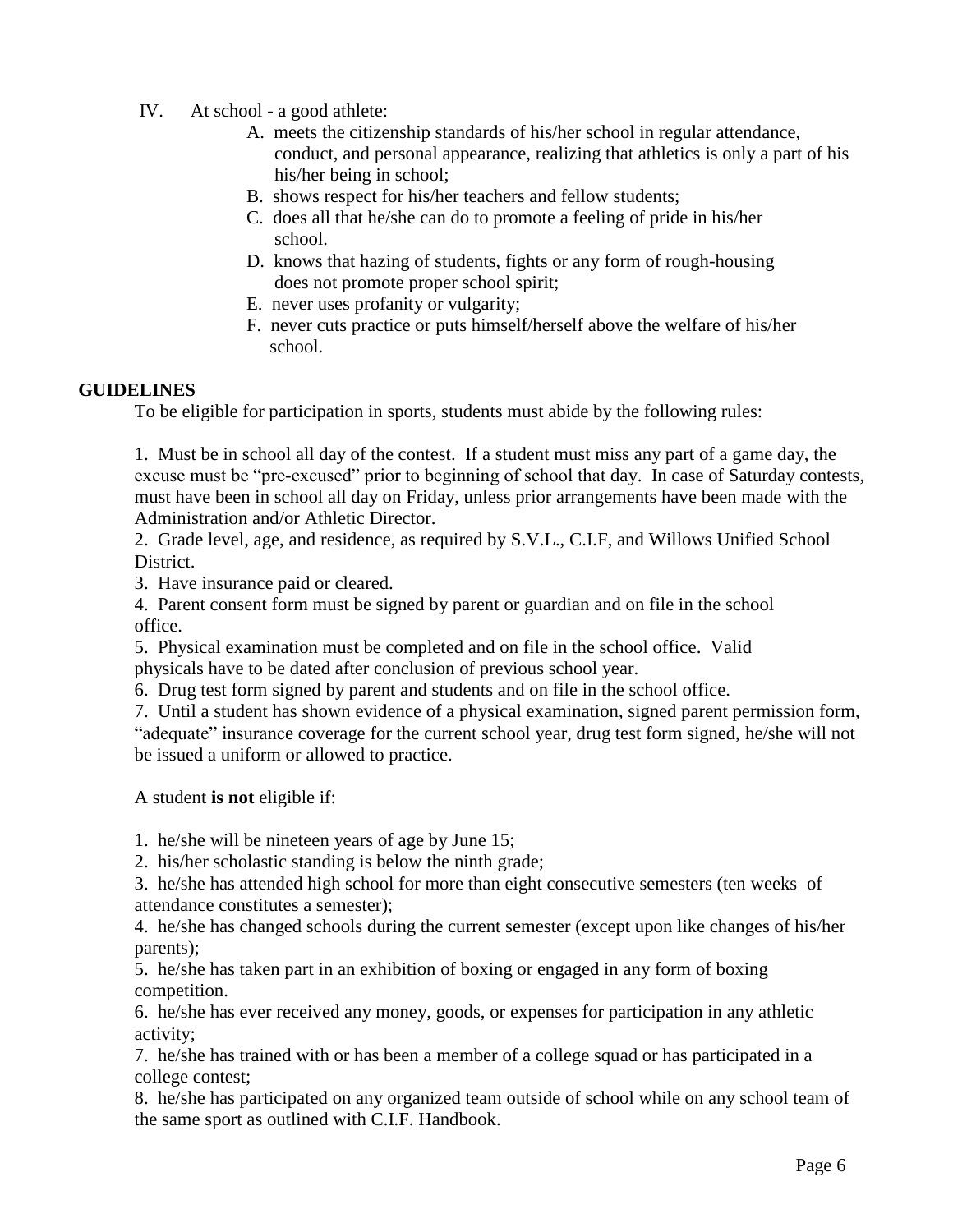### **ELIGIBILITY REQUIREMENTS IN ADDITION TO THOSE OF C.I.F.**

Athletes are representatives of the school and the community, and, as such, they are expected to act in accordance with all laws and school regulations. The coaching staff and administration of Willows High School believe that competition in school athletes is both a privilege and a part of the high school curriculum. With this privilege goes the responsibility of the athlete to conform to reasonable standards of conduct, training, and grooming that bring credit to the school. In view of this fact, the following citizenship and dress regulations have been adopted.

1. Any athlete who is proven guilty of using or possession of narcotics, alcohol, using tobacco in any form, or theft shall be suspended from all athletic participation or practice.

2. Athletic Appeal Board - At the end of a minimum four-week period, a student who has been suspended from athletics at Willows High School may file an appeal to the Willows Athletic Board for reinstatement to the athletic program of Willows High School. (The Board will consist of three head coaches from Willows High School, and two team members, chosen by team vote, of the team from which the boy/girl has been suspended).

3. Students may not practice or in any way participate in a sport while under suspension for any reason.

4. Students who are awaiting eligibility verification because of custodial questions, residential problems, etc., will not be allowed to participate in any practice or competition without administrative approval.

### **AFTER SCHOOL TUTORIAL AND THE STUDENT-ATHLETE**

If a student-athlete receives an "F" grade on any progress report and/or quarter during the season, he/she is ineligible to play for two weeks.

Student-Athletes can become eligible again IF:

- Two of the three offered After School Tutorial Program Sessions are attended in their entirety from 3:00- 4:30 pm (Offered Mondays, Tuesdays, Thursdays) **AND**
- The received "F" grade is no longer an "F" on the Student-Athlete Progress Report Form turned in to the office on Friday afternoon

Failure to attend at least two days of After School Tutorial, even if the grade is raised, will result in continued ineligibility for the student-athlete.

### **STARTING AND PRACTICE SESSIONS**

Practice sessions may be held or started at the end of the previous sport, except in the case of football/volleyball, which is governed by League and C.I.F. rules.

Practice sessions will be supervised by the coach. Workouts held without coach's knowledge or without his/her supervision are forbidden.

### **EQUIPMENT**

Equipment must be accounted for, except for consumable items. Equipment must be returned by the student not more than five (5) school days after the close of the season. If it is not returned at the end of five days, the student is to be billed for the equipment by the school and a copy of the billing forwarded to the Athletic Director and the student will be declared ineligible until equipment is paid for or returned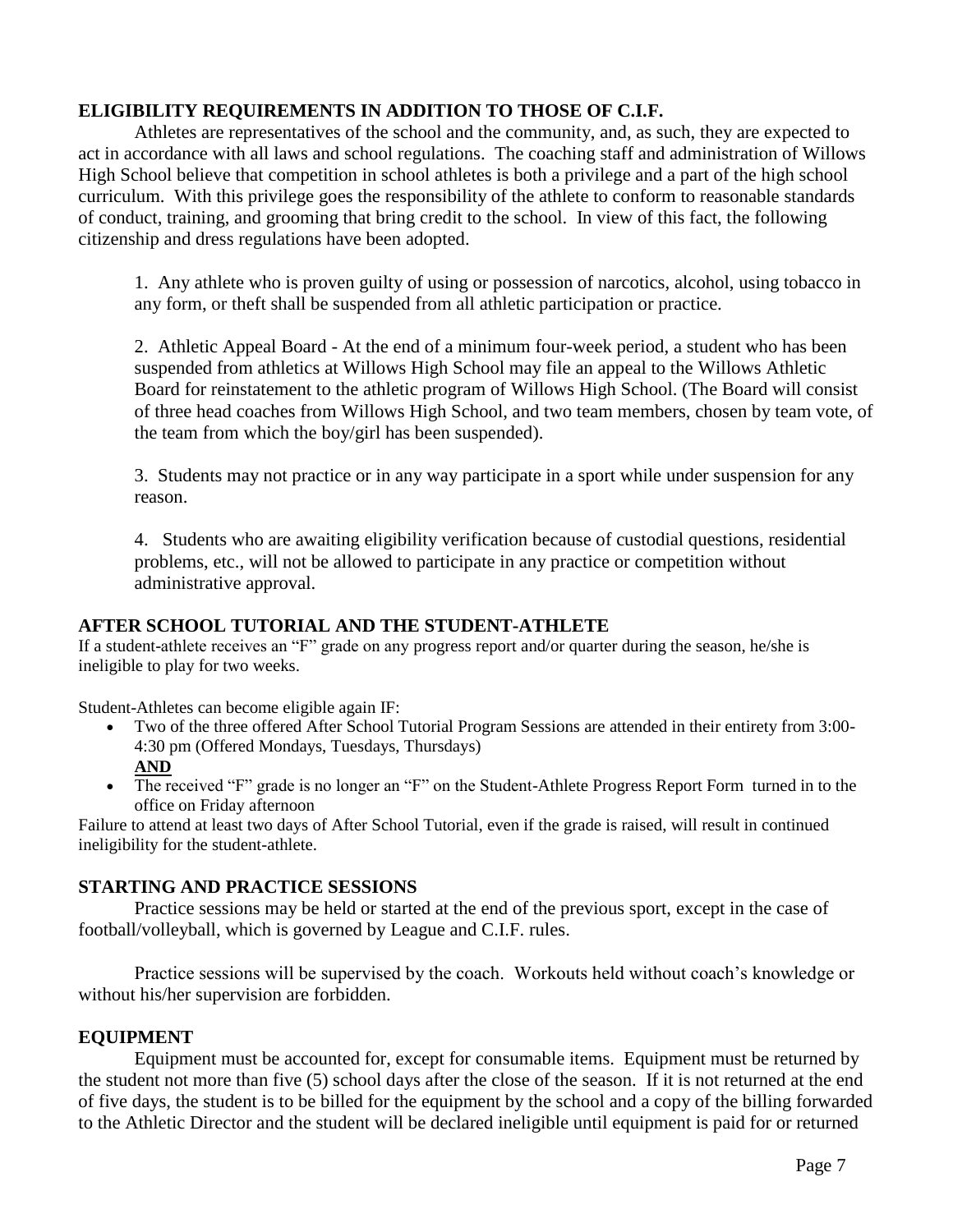The athlete will be ineligible for participation in any interscholastic activity until the equipment is accounted for and/or paid for. He/she will not be allowed to practice and compete in any contest during ineligibility.

### **ATHLETIC AWARDS**

Coaches have the jurisdiction to award blocks to those athletes they feel have contributed in some manner to the overall success of a team.

1. Every athlete is encouraged to attend the awards program unless prior arrangements are made with their coach.

2. Frosh. . . . . . . . . . . . . . . . . participation certificate Junior Varsity. . . . . . . . . . numeral and certificate

 Varsity (1st year). . . . . . . . letter, emblem and certificate Varsity (after 1st year). . . . Emblem and certificate 3. Team Awards:

| 3. Team Awards:                    |        |          |
|------------------------------------|--------|----------|
|                                    |        | 5 awards |
|                                    | J.V.   | 4 awards |
|                                    | Frosh. | 3 awards |
|                                    |        | 4 awards |
|                                    | J.V.   | 3 awards |
|                                    | Frosh. | 2 awards |
| Girls & Boys Tennis, Golf. Varsity |        | 4 awards |
| Baseball, Softball, Track Varsity  |        | 4 awards |
|                                    | J.V.   | 3 awards |
|                                    |        | 4 awards |

### **GENERAL GUIDELINES**

1. CHANGING SPORTS: A player may change from one sport to another if he has permission from both coaches involved. It is the athlete's responsibility to contact both coaches before practicing for the new sport. Players dropping a sport without coach's permission are required to wait until the season of the sport he drops or quits is completed prior to practicing for a new sport in the next sport season. Students quitting a sport after 10 days without coach's permission, will not be eligible to participate in 1/3 of the next sport.

2. TRIAL PARTICIPATION IN A SPORT: A student shall be given a trial period consisting of 10 practice sessions to determine if he/she wishes to remain out for that sport. This trial period begins the first day of organized practice whether or not the specific athlete is in attendance.

3. DUAL SPORTS: An athlete participating in two sports needs permission from both coaches.

#### 4. TRANSPORTATION:

A) Cost-Deferral Fee: Student-athletes at Willows High School are asked to pay a cost-deferred donation for each season of participation. The donation is \$35.00 per season. The donation should be paid according to the same deadlines as proof of an athletic physical and insurance. Families with two or more students participating during the same sport season, will only be charged \$30.00 per athlete. Statisticians, scorekeepers, managers, pep squad, etc. are not charged the cost-deferral.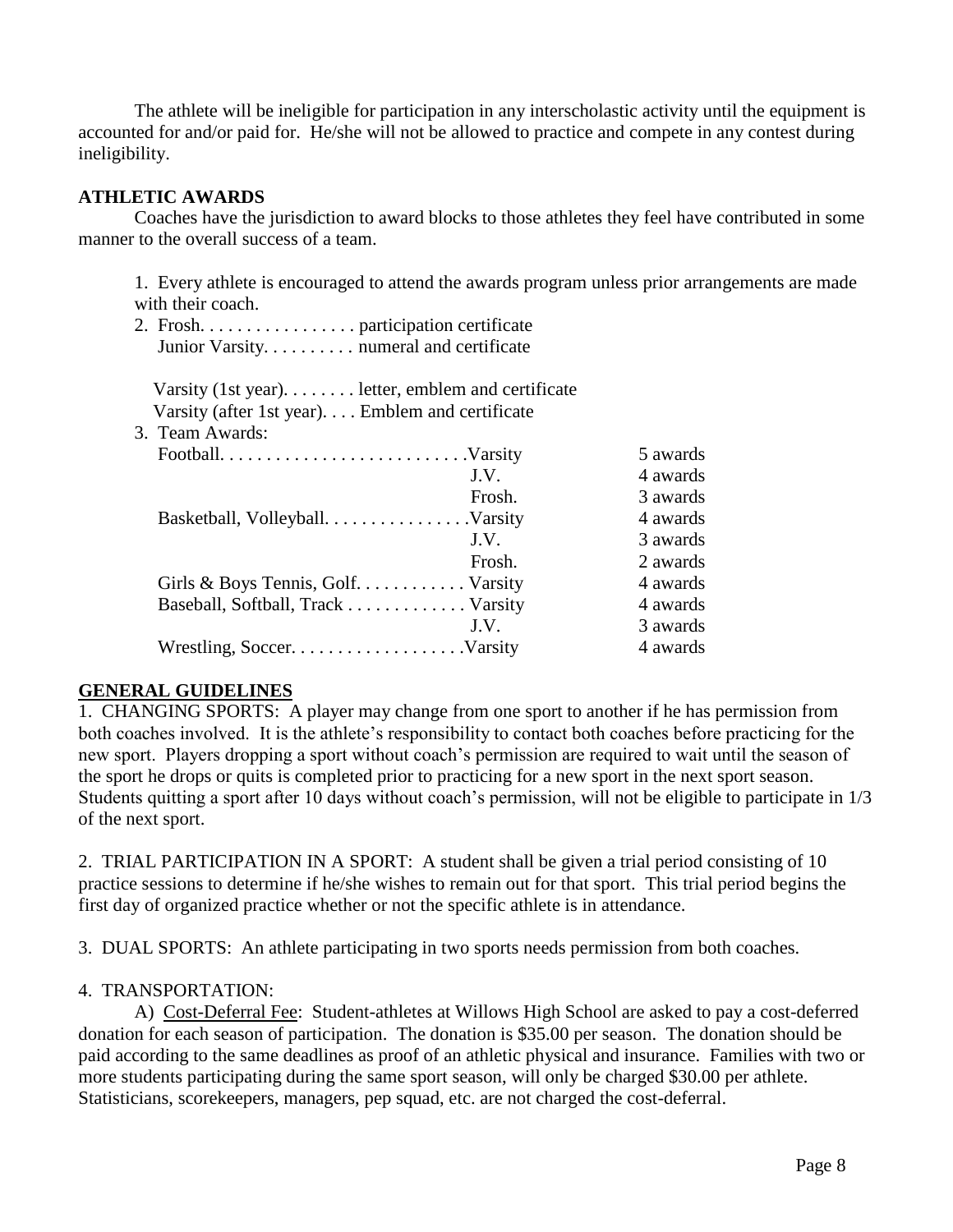B) All students will travel to away games/matches by school van, bus or under adult supervision cleared with the Athletic Director or Principal in advance. Any students who violate this rule will not be allowed to participate in that game/match. A student may be released from traveling in school provided transportation with coach's approval and PRIOR written administrative and parent permission. The coach will only release students to ride home with their own parents. If a special situation arises, the coach, in conjunction with the Administration's approval, may make special arrangements.

GUIDELINES:

- a. Students should be released to parent via signed note and visual contact.
- b. Coach should visually verify that the student is indeed released to parent.
- c. Special situations should have the coach and administrator's approval PRIOR to releasing any student from school provided transportation to private transportation.

5. INJURIES: If a player is injured, he/she must still be in attendance for practices, and contests as a member of the team. If a parent requests the player to not participate in practice/contests, then that student will not participate until the original request is rescinded by the parent/physician in writing. Any player who has an injury that will permit no further participation during that sport season, will be considered on leave from the sport with no penalty and the player will be given his/her award, at the coach's discretion.

\*Please report ALL injuries to the coach so that proper medical treatment can be rendered.

6. ATTENDANCE: All students participating in scheduled school activities necessitating missing a regular class, will be given equal amount of time to make up their work. Athletes are required to meet with their teachers and get assignments prior to missing a class.

7. RESTRICTED AREAS AT OTHER SCHOOLS: When we are visiting another school, all players and personnel are restricted to the facilities. NO ONE will leave the area unless they have checked in with their coach for permission. Violation of this rule can lead to possible suspension and/or being dropped from the traveling team.

8. DISCIPLINARY CONSEQUENCES: Any student who elects to participate in athletics and fails to follow the Athletic Guidelines in any way or at any time will experience disciplinary consequences.

Some of the major consequences are listed below:

1. Students will refrain from using, possessing, or furnishing tobacco - smoking or chewing. FIRST OFFENSE in a school year: Suspension from participation for no less than five school days. Participation is defined as follows: Students will not be allowed to play or practice. Students can attend practice session, but will not be allowed to play or practice. SECOND OFFENSE in a school year: Suspension from participation for no less than 10 school days.

THIRD OFFENSE in a school year: Suspension from participation for the duration of the school year. The student will be placed on probation for the following school year and a subsequent violation while on probation will cause the student to be denied further participation for the remainder of that school year.

2. Students will refrain from using, possession or furnishing alcohol or other illegal drugs.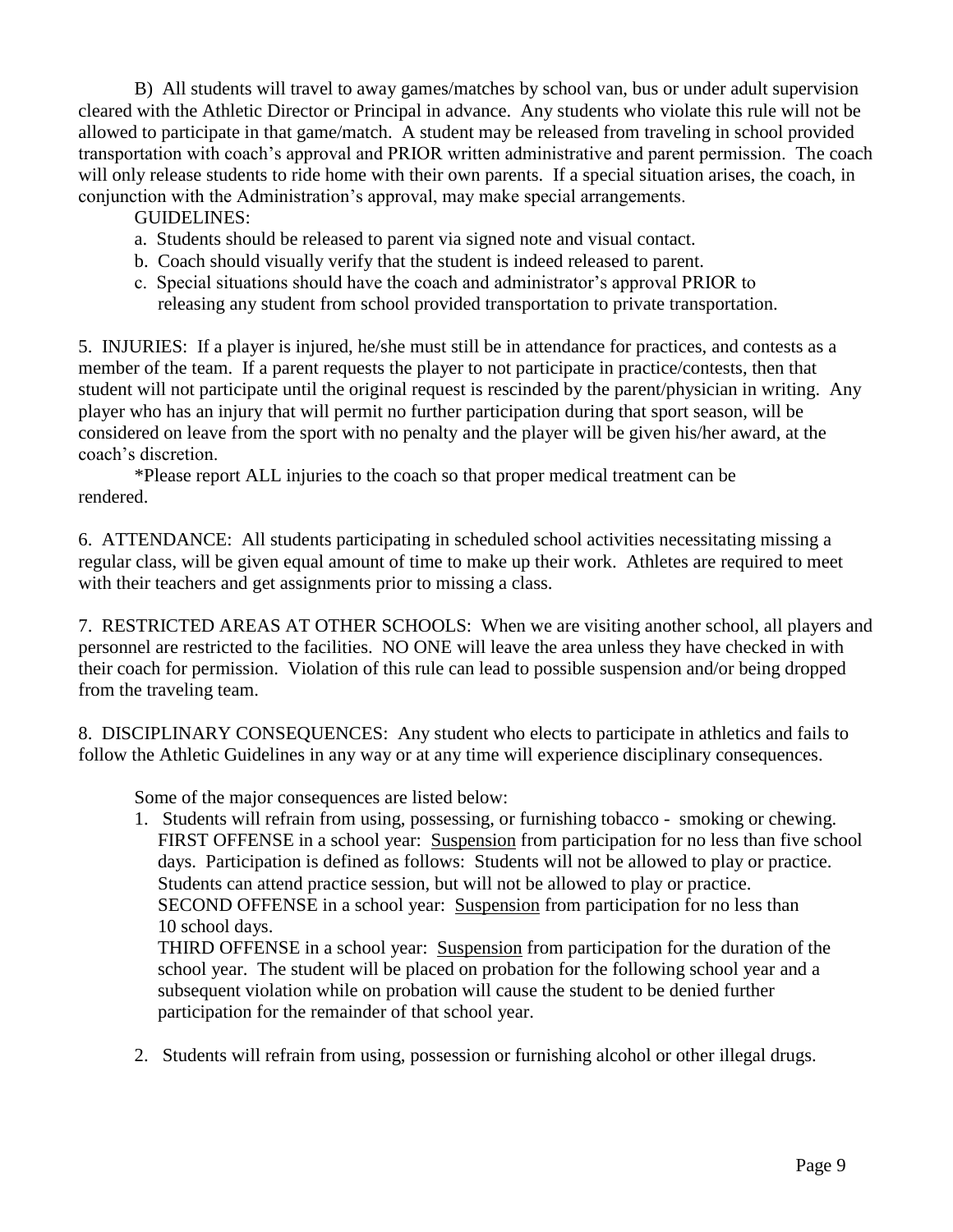### **FIRST OFFENSE (during their high school career)**

1. Notify parent or guardian.

2. Suspension from participation in the Willows High School athletic program for no less than 40 calendar days.

3. The student will be retested prior to resuming participation in the Willows High School athletic program. This testing will take place even if the athlete's participation (following the suspension) is during another sports season.

### **SECOND OFFENSE (during their high school career)**

1. Notify parent or guardian.

2. Suspension from participation in the Willows High School athletic program for the remainder of the current season and the next athletic season for which the student is eligible.

3. The student will be retested prior to resuming participation in the Willows High School athletic program. This testing will take place even if the athlete's participation (following the suspension) is during another sports season.

### **THIRD OFFENSE (during their high school career)**

1. Notify parent or guardian.

2. Suspension from participation in the Willows High School athletic program for the remainder of their high school career.

9. CRIMINAL ACTIVITY: All students will not violate any local, state or federal law listed as a misdemeanor or felony in the penal code. If found guilty of violations, appropriate discipline will be administered by the coach and/or Administration at their discretion.

### 10. LOGISTICS:

- a. Every participant and his/her parent/guardian will be appraised of the Code of Conduct via the usual school-to-student and/or school-to-parent communiqués.
- b. The school principal/designee, will review Code of Conduct disciplinary referrals to ensure appropriate due process procedures and will be responsible for enforcing the Code.
- c. The parent/guardian of any student who violates the Code will be appraised of the violation and the disciplinary consequences.
- d. The School Administration will direct the development and implementation of any needed school regulations and/or forms to implement or revise any newly developed regulations or procedures.

CONCLUSION: You are paying a high price to be on a WILLOWS HIGH SCHOOL TEAM, but we want to be CHAMPIONS and that takes sacrifice. It's worth it when you have a successful season. Then you will always have something to look back on and cherish. Now is the time to build a record you can be proud of.

This Code emphasized the Student Athletic portion of the Interscholastic Sports Rules and Regulations for the Willows Unified School District. Any student or parent wishing to review the complete Interscholastic Sport Rules and Regulations should see the Athletic Director for a copy.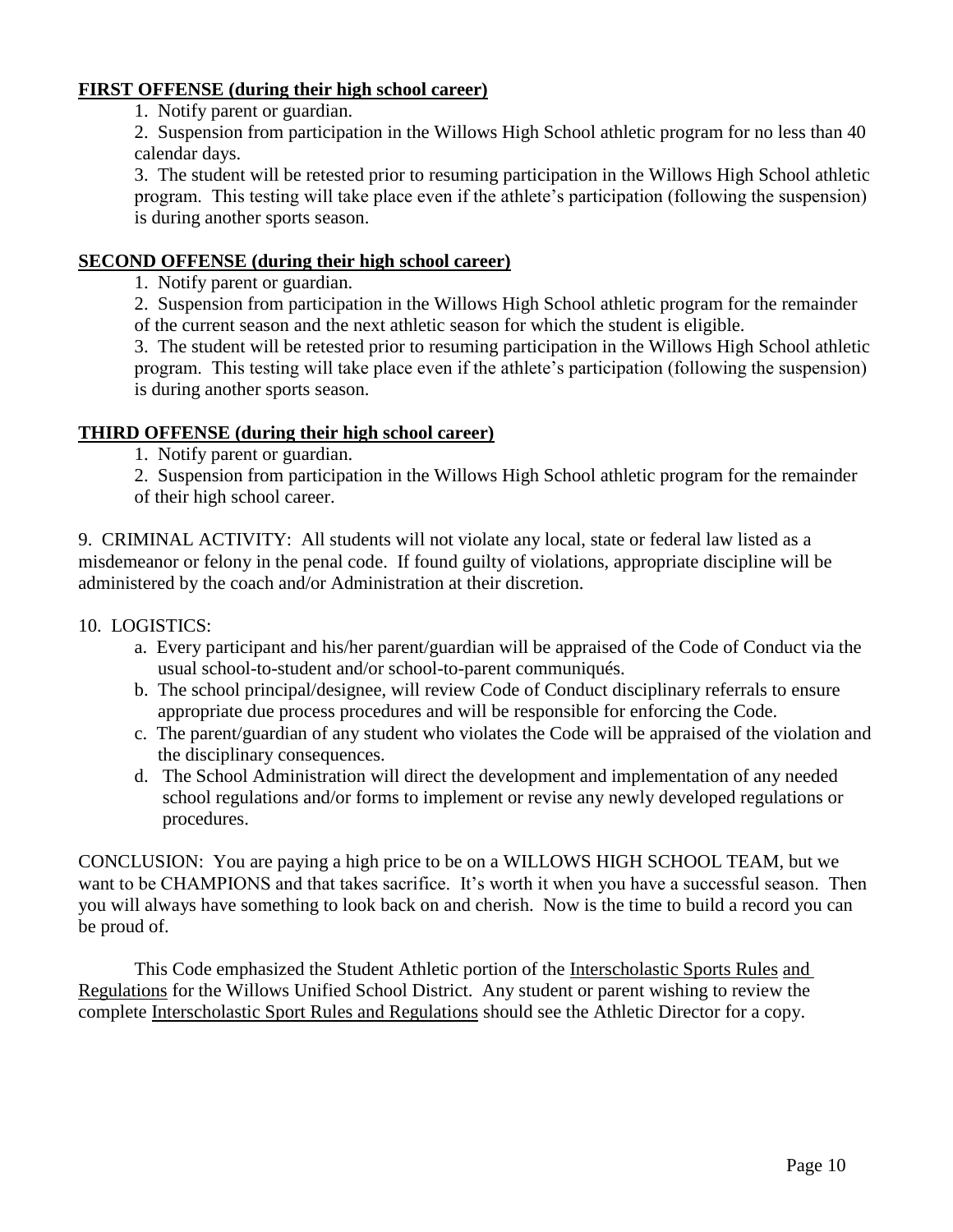Willows Unified School District Willows High School 203 N. Murdock Avenue Willows, CA 95988 (530) 934-6611

#### **CONSENT TO PARTICIPATE IN SPORTS COMPETITION AND PROOF OF INSURANCE COVERAGE**

WARNING: Although participation in supervised interscholastic athletics and activities may be one of the least hazardous in which any student will engage in or out of school, but BY ITS NATURE, PARTICIPATION IN INTERSCHOLASTIC ATHLETICS INCLUDES A RISK OF INJURY WHICH MAY RANGE IN SEVERITY FROM MINOR TO LONG-TERM CATASTROPHIC. Although serious injuries are not common in supervised school athletic programs, it is impossible to eliminate this risk.

Participants can and have the responsibility to help reduce the chance of injury. PLAYERS MUST OBEY ALL SAFETY RULES, REPORT ALL PHYSICAL PROBLEMS TO THEIR COACHES, FOLLOW A PROPER CONDITIONING PROGRAM, AND INSPECT THEIR OWN EQUIPMENT DAILY.

By signing this Permission Form, we acknowledge that we have read and understood this warning. PARENTS OR STUDENTS WHO DO NOT WISH TO ACCEPT THE RISKS DESCRIBED IN THIS WARNING SHOULD NOT SIGN THIS PERMISSION FORM.

I hereby give my consent for my son/daughter, the matching of participate in the athletic program at Willows High School. I understand the following:

- 1. A physical exam is required, at my expense.
- 2. I must show proof of medical insurance coverage for my son/daughter through private health insurance, through Medi-Cal, or purchase coverage through C.I.F.
- 3. Signed Athletic Code form.
- 4. Each athlete is encouraged to purchase a student body card to support our athletic program.

#### MEDICAL INSURANCE COVERAGE FOR ABOVE-NAMED STUDENT

NAME OF INSURANCE CARRIER ADDRESS POLICY OR GROUP NUMBER I.D. NUMBER NAME OF INSURED ADDRESS

#### AUTHORIZATION TO TREAT A MINOR

I (We), the undersigned parent, parents or legal guardian of  $\overline{\phantom{a}}$ 

a minor, do hereby authorize and consent to any X-ray, examination, anesthetic, medical or surgical diagnosis and treatment and emergency hospital care which is deemed advisable by and is to be rendered under the general or special supervision of any member of the medical staff and emergency room staff licensed under the provisions of the Medicine Practice Act and on the staff of any acute general hospital holding a current license to operate a hospital from the State of California Department of Public Health. It is understood that effort shall be made to contact the undersigned prior to rendering treatment to the patient, but that any of the above treatment will not be withheld if the undersigned cannot be reached.

This authorization is given pursuant to provisions of Section 25.8 of Civil Code of California.

| Date                                | Signature |                                   |  |
|-------------------------------------|-----------|-----------------------------------|--|
|                                     |           | Father and/or Mother, or Guardian |  |
| Allergies to Drugs or Foods         |           |                                   |  |
|                                     |           |                                   |  |
| Date of last Tetanus Toxoid Booster |           |                                   |  |

Page 11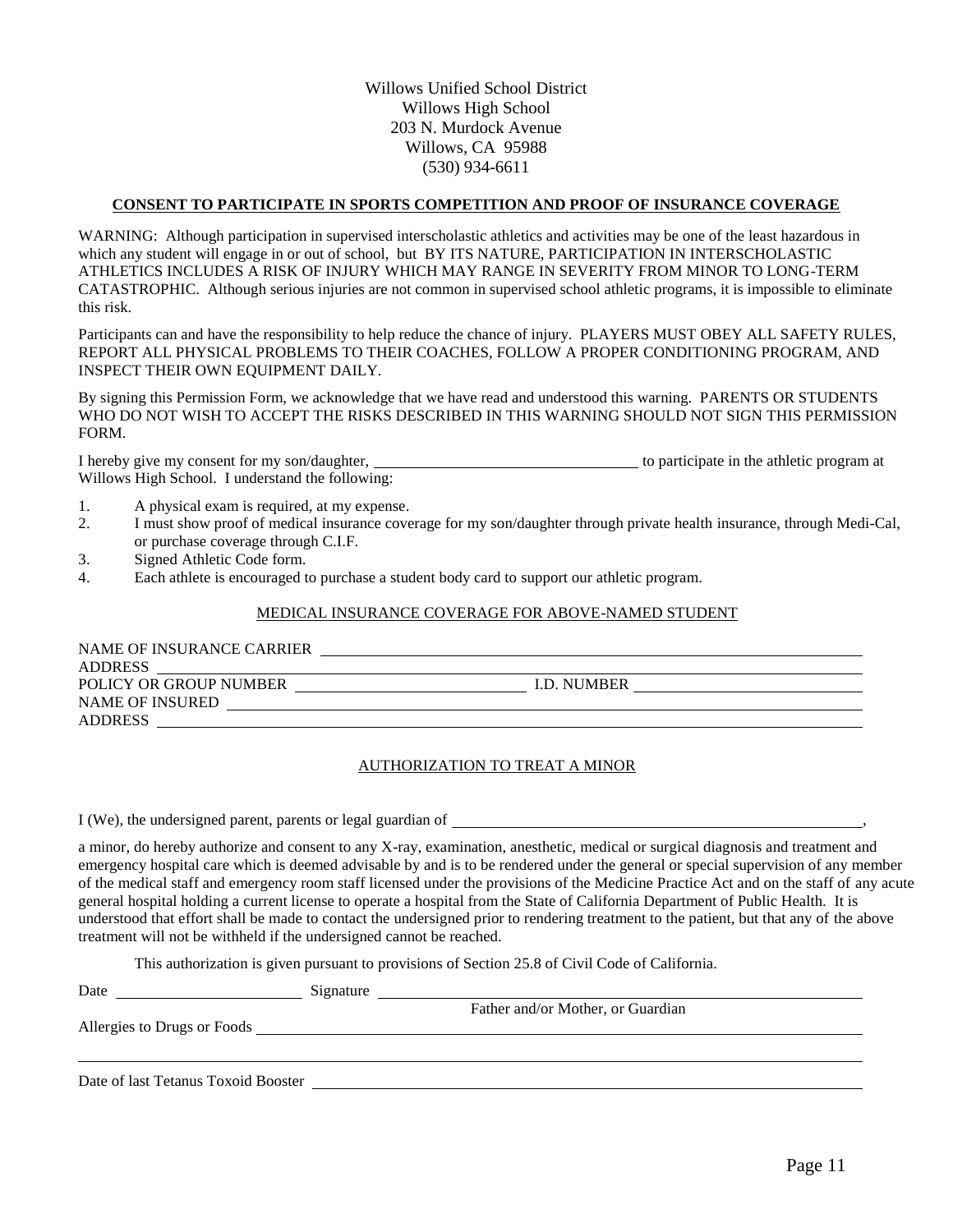### **Student Emergency Card Form WILLOWS UNIFIED SCHOOL DISTRICT**

| STUDENT NAME:                                       |                            |                    | GRADE: (upcoming season)                                                                                                                                                                                                                                  |                                                   |
|-----------------------------------------------------|----------------------------|--------------------|-----------------------------------------------------------------------------------------------------------------------------------------------------------------------------------------------------------------------------------------------------------|---------------------------------------------------|
|                                                     | Last                       | $\overline{First}$ |                                                                                                                                                                                                                                                           |                                                   |
|                                                     |                            |                    |                                                                                                                                                                                                                                                           |                                                   |
|                                                     | $\overline{\text{Street}}$ |                    | City                                                                                                                                                                                                                                                      | <b>State</b>                                      |
|                                                     |                            |                    |                                                                                                                                                                                                                                                           | $\boxed{\text{DOB:}\qquad \qquad \qquad \qquad }$ |
| PARENT/GUARDIAN INFORMATION                         |                            |                    |                                                                                                                                                                                                                                                           |                                                   |
|                                                     |                            |                    |                                                                                                                                                                                                                                                           |                                                   |
|                                                     |                            |                    |                                                                                                                                                                                                                                                           |                                                   |
|                                                     |                            |                    |                                                                                                                                                                                                                                                           |                                                   |
|                                                     |                            |                    | Work Phone:                                                                                                                                                                                                                                               |                                                   |
|                                                     |                            |                    |                                                                                                                                                                                                                                                           |                                                   |
|                                                     |                            |                    |                                                                                                                                                                                                                                                           |                                                   |
|                                                     |                            |                    |                                                                                                                                                                                                                                                           |                                                   |
|                                                     |                            |                    | Work Phone:                                                                                                                                                                                                                                               |                                                   |
| <b>EMERGENCY CONTACTS</b><br>at least 18 years old) |                            |                    | List two (2) neighbors or relatives who will assume temporary care of your child if you cannot be reached. (They must be                                                                                                                                  |                                                   |
| 1. Name: $\qquad \qquad$                            |                            |                    | Phone:                                                                                                                                                                                                                                                    |                                                   |
| 2. Name:                                            |                            |                    | Phone:                                                                                                                                                                                                                                                    |                                                   |
|                                                     |                            |                    | <b>AUTHORIZATION FOR FIRST AID AND MEDICAL TREATMENT</b>                                                                                                                                                                                                  |                                                   |
|                                                     |                            |                    |                                                                                                                                                                                                                                                           |                                                   |
|                                                     |                            |                    | to act as my/our agent in my/our absence to obtain through the physician named above such medical or hospital care as is<br>reasonably necessary for the welfare of the student, including necessary transportation if he/she is injured in the course of |                                                   |

I/WE agree to bear all costs incurred as a result of the foregoing. I/WE hereby agree to hold the school district, its employees, agents, coaches, representatives, and volunteers harmless from any and all liability, actions, causes of action, debts, claims, and demands of every kind and nature which may arise by or in connection with participation by my/our son or daughter in any activities related to the interscholastic involvement of his/her school.

school athletic or other activities. In the event said physician is not available at the time, I/WE authorize such care and

Parent/Guardian Signature: Date:

treatment to be performed by a licensed physician or surgeon.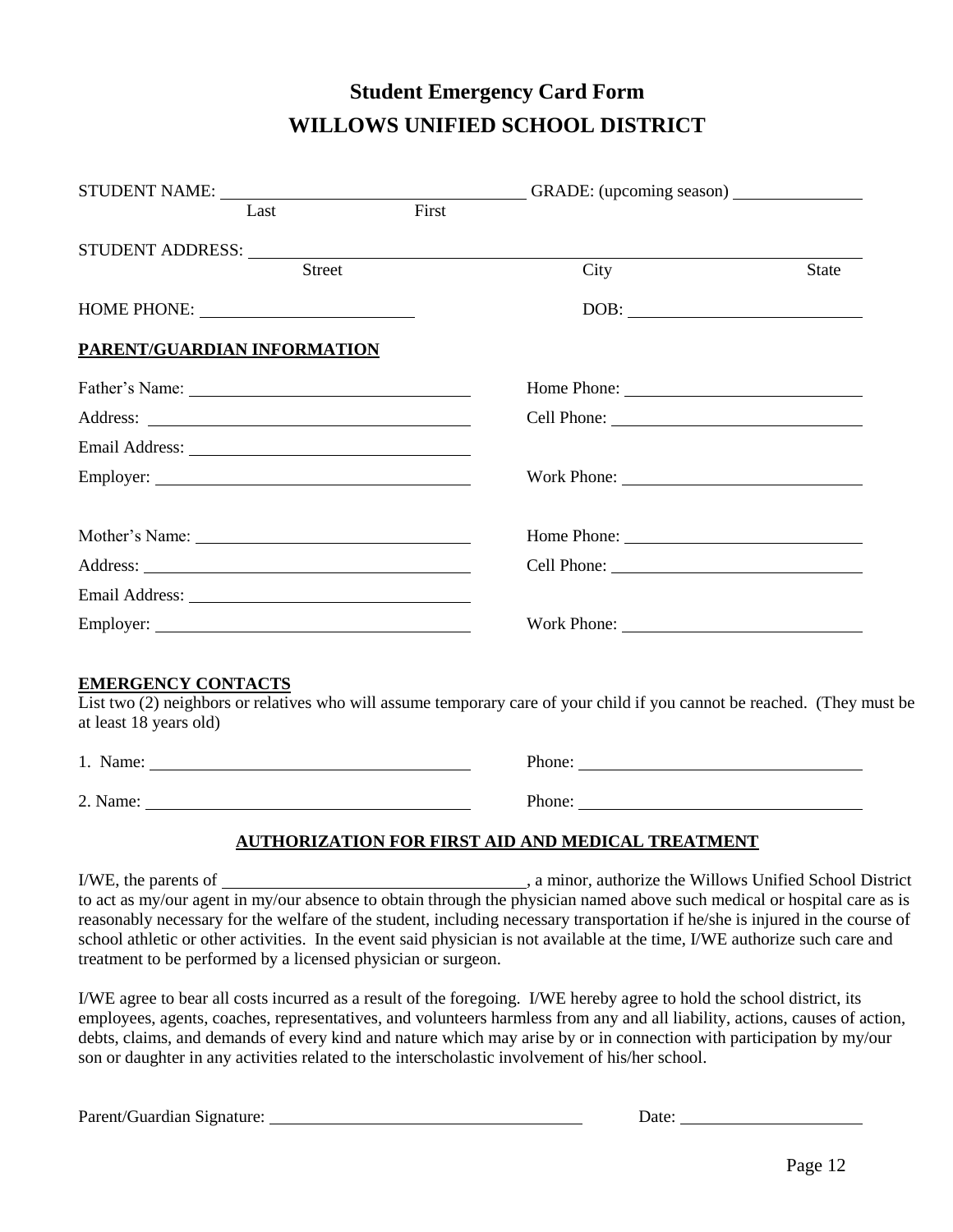Willows Unified School District Willows High School 203 N. Murdock Avenue Willows, CA 95988 (530) 934-6611

### **PHYSICAL EXAM FORM**

|             | Student's Name: Name and Student's Name and Student's Name and Student's Name and Student's Student's Student<br>(Last) |             |            | (First) |                 |                            | (Middle Initial) |                                                                |
|-------------|-------------------------------------------------------------------------------------------------------------------------|-------------|------------|---------|-----------------|----------------------------|------------------|----------------------------------------------------------------|
|             |                                                                                                                         |             |            |         |                 |                            |                  |                                                                |
|             |                                                                                                                         |             |            |         |                 |                            |                  |                                                                |
|             | Personal History (circle "Y" for yes and "N" for no)                                                                    |             |            |         |                 |                            |                  |                                                                |
|             | 1) Chest Pain/discomfort upon exertion                                                                                  |             |            |         | Y               | $\mathbf N$                |                  |                                                                |
|             | 2) Unexplained fainting                                                                                                 |             |            |         | Y               | N                          |                  |                                                                |
|             | 3) Unexplained fatigue associated with exercise                                                                         |             |            |         | Y               | N                          |                  |                                                                |
|             | 4) History of heart murmur                                                                                              |             |            |         | Y               | N                          |                  |                                                                |
| 5)          | History of high blood pressure                                                                                          |             |            |         | Y               | N                          |                  |                                                                |
| 6)          | History of Asthma                                                                                                       |             |            |         | Y               | N                          |                  |                                                                |
| 7)          |                                                                                                                         |             |            |         |                 |                            |                  |                                                                |
| 8)          | Any other medical problems or concerns?                                                                                 |             |            |         |                 |                            |                  |                                                                |
|             | <b>Family History:</b><br>1) Any relatives die of heart disease before age 50<br>2) Heart problems in family members?   |             |            |         | Y<br>Y          | $\mathbf N$<br>$\mathbf N$ |                  |                                                                |
|             | To be filled out by medical provider: (circle "N" for normal and "ABN" for abnormal)                                    |             |            |         |                 |                            |                  |                                                                |
|             |                                                                                                                         |             |            |         |                 |                            |                  |                                                                |
|             | Appearance                                                                                                              | $\mathbf N$ | <b>ABN</b> |         | Groin           |                            | N                | <b>ABN</b>                                                     |
|             | <b>HEENT</b>                                                                                                            | $\mathbf N$ | <b>ABN</b> |         | Extremities     |                            | $\mathbf N$      | <b>ABN</b>                                                     |
|             | Chest                                                                                                                   | $\mathbf N$ | <b>ABN</b> |         | Skeletal/muscle |                            | $\mathbf N$      | <b>ABN</b>                                                     |
|             | CV                                                                                                                      | $\mathbf N$ | <b>ABN</b> |         | Back            |                            | $\mathbf N$      | <b>ABN</b>                                                     |
|             | Abdomen                                                                                                                 | $\mathbf N$ | <b>ABN</b> |         | Neuro           |                            | $\mathbf N$      | <b>ABN</b>                                                     |
|             |                                                                                                                         |             |            |         |                 |                            |                  |                                                                |
|             |                                                                                                                         |             |            |         |                 |                            |                  |                                                                |
| □<br>$\Box$ | Okay to participate in sports without restrictions                                                                      |             |            |         |                 |                            |                  | Okay to participate in sports with the following restrictions: |

Date: <u>New York:</u> Provider's signature: New York: New York: New York: New York: New York: New York: New York: New York: New York: New York: New York: New York: New York: New York: New York: New York: New York: New York: Ne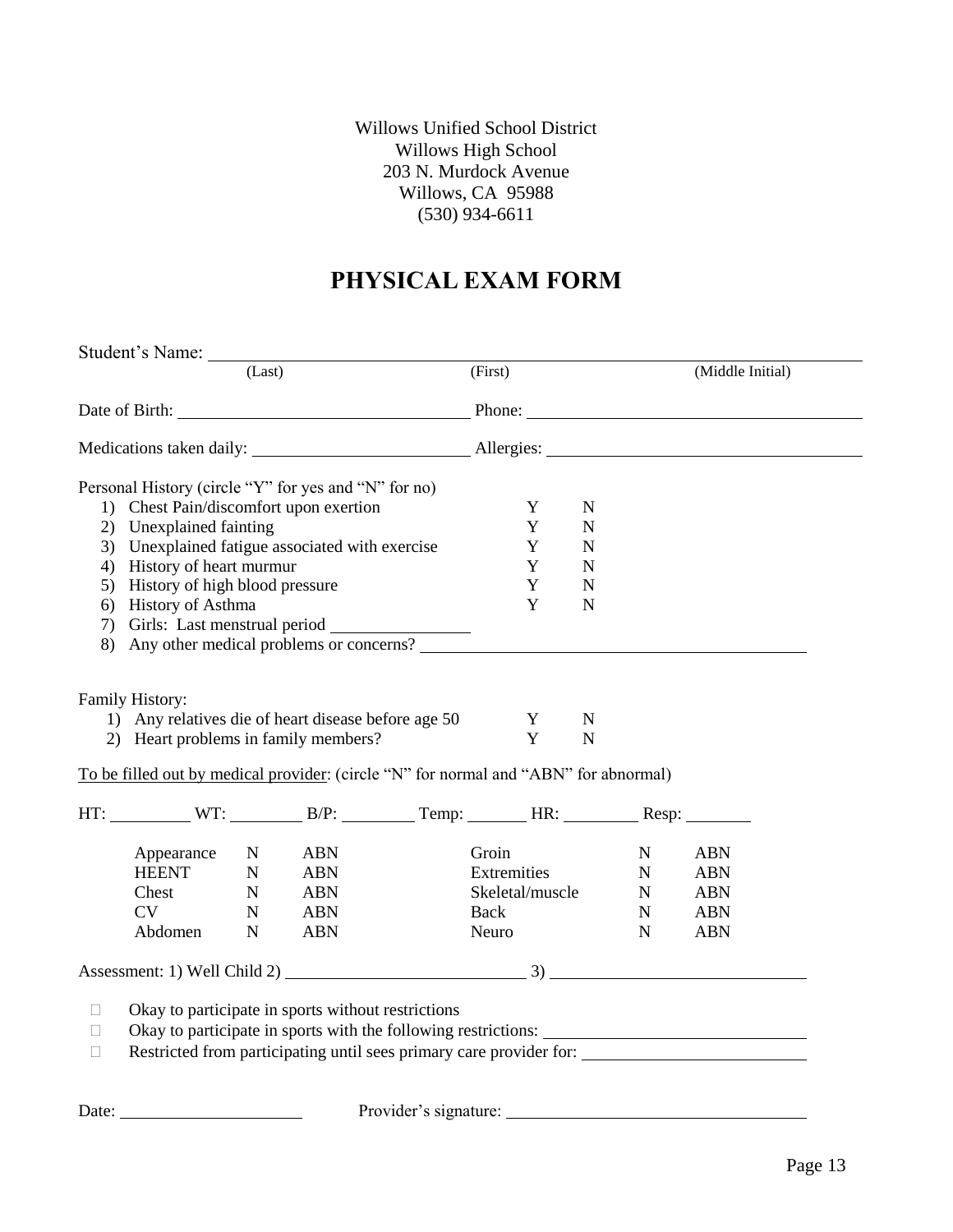Willows Unified School District Willows High School 203 N. Murdock Avenue Willows, CA 95988 (530) 934-6611

### **WILLOWS HIGH SCHOOL ATHLETIC CODE**

Students who participate in Willows High School athletics are required to abide by the Athletic Code.

I understand the Athletic Code and its implications. I also understand that if I fail to uphold the provisions set forth in the Athletic Code, my privilege to participate as a team member for Willows High School, may be revoked.

I have read and understand the Willows High School Athletic Code. I will assume responsibility for equipment and for damages caused by me and agree to pay for lost equipment.

Student Signature Date

 $\overline{a}$ 

(Sports I will participate in)

I fully understand the provisions set forth in the Athletic Code and support it fully.

Parent Signature Date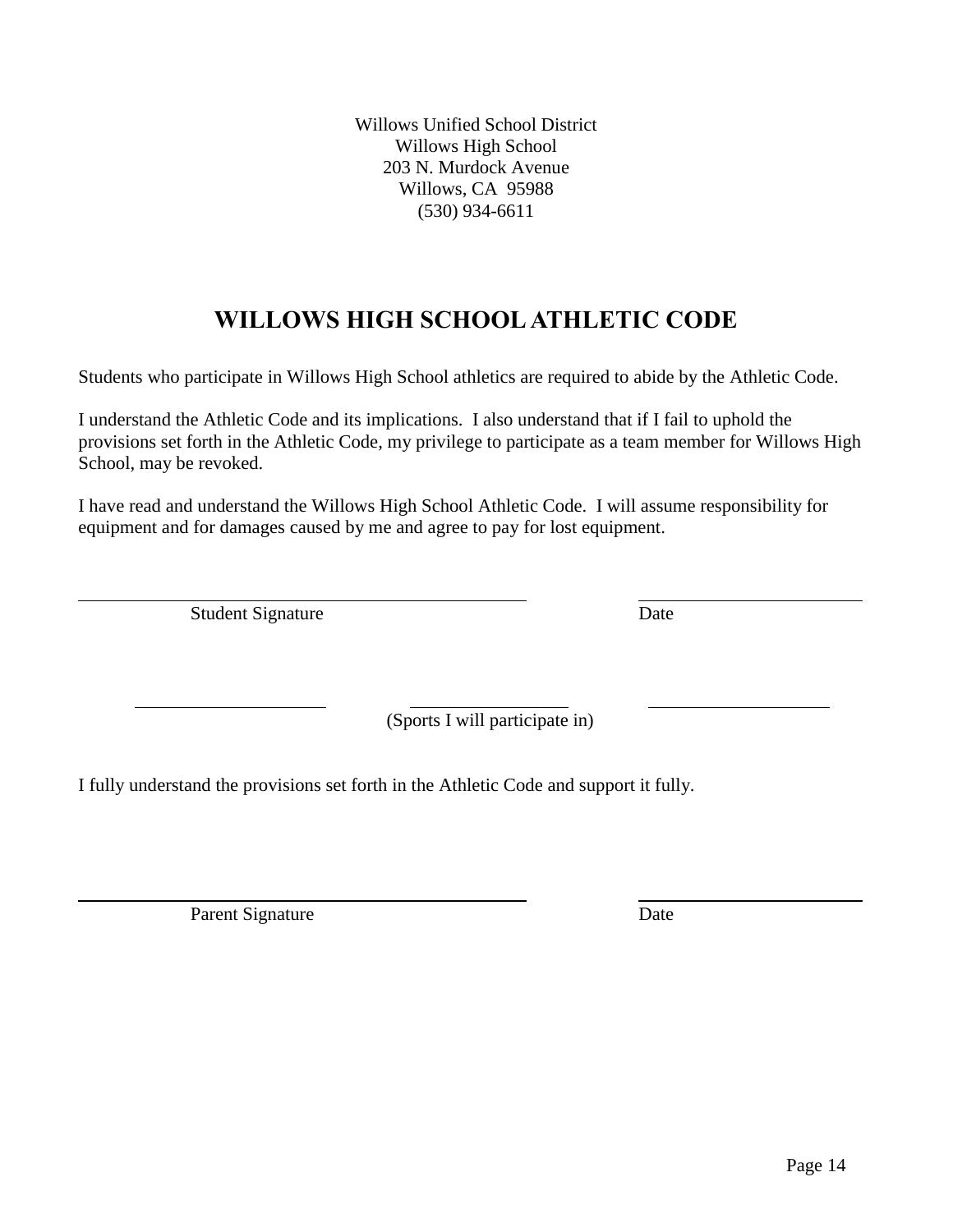### COACH

To assure that the player and parent have read and understand this warning notice, have them sign and return this card to you for your permanent file.

| Player | Parent    |
|--------|-----------|
|        |           |
| Date   |           |
|        |           |
|        | -WARNING- |

*Do not strike an opponent with any part of this helmet or face mask. This is a violation of football rules and may cause you to suffer severe brain or neck injury, including paralysis or death.*

**-**

**Severe brain or neck injury may also occur accidentally while playing football.**

**NO HELMET CAN PREVENT ALL SUCH INJURIES. YOU USE THIS HELMET AT YOUR OWN RISK.**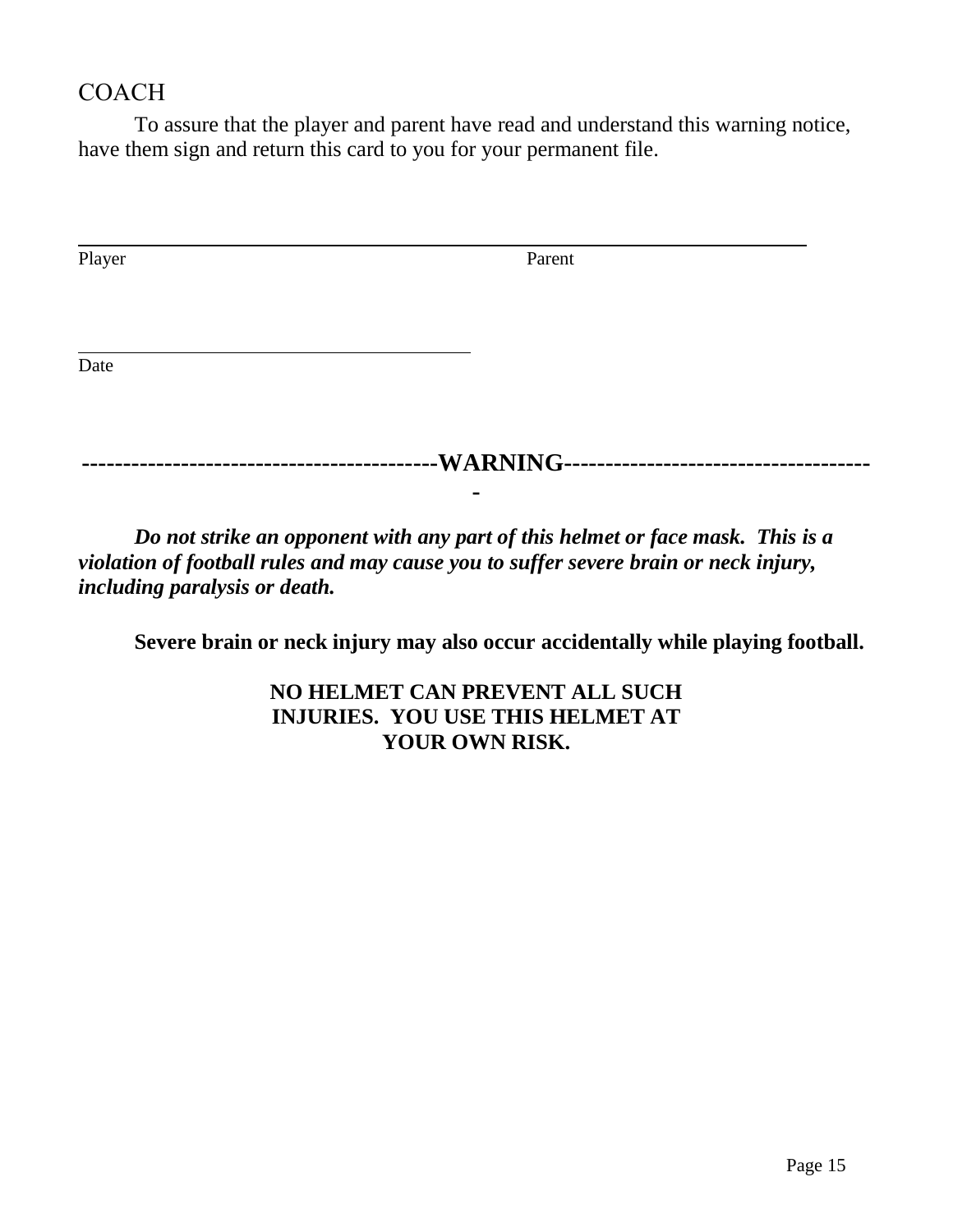### **WILLOWS HIGH SCHOOL**

### Concussion Information Sheet

A concussion is a brain injury and all brain injuries are serious. They are caused by a bump, blow, or jolt to the head, or by a blow to another part of the body with the force transmitted to the head. They can range from mild to severe and can disrupt the way the brain normally works. Even though most concussions are mild, **all concussions are potentially serious and may result in complications including prolonged brain damage and death if not recognized and managed properly.** In other words, even a "ding" or a bump on the head can be serious. You can't see a concussion and most sports concussions occur without loss of consciousness. Signs and symptoms of concussion may show up right after the injury or can take hours or days to fully appear. If your child reports any symptoms of concussion, or if you notice the symptoms or signs of concussion yourself, seek medical attention right away.

| Symptoms may include one or more of the following:                                                                                                                                                                                                                               |                                                                                                                                                                                                                                                  |  |  |  |
|----------------------------------------------------------------------------------------------------------------------------------------------------------------------------------------------------------------------------------------------------------------------------------|--------------------------------------------------------------------------------------------------------------------------------------------------------------------------------------------------------------------------------------------------|--|--|--|
| Headaches<br>"Pressure in head"<br>Nausea or vomiting<br>Neck pain<br>Balance problems or dizziness<br>Blurred, double, or fuzzy vision<br>Sensitivity to light or noise<br>Feeling sluggish or slowed down<br>Feeling foggy or groggy<br>Drowsiness<br>Change in sleep patterns | Amnesia<br>"Don't feel right"<br>Fatigue or low energy<br>Sadness<br>Nervousness or anxiety<br>Irritability<br>More emotional<br>Confusion<br>Concentration or memory problems<br>(forgetting game plays)<br>Repeating the same question/comment |  |  |  |
| Signs observed by teammates, parents and coaches include:                                                                                                                                                                                                                        |                                                                                                                                                                                                                                                  |  |  |  |
| Appears dazed<br>Vacant facial expression<br>Confused about assignment<br>Forgets plays<br>Is unsure of game, score, or opponent<br>$\bullet$<br>Moves clumsily or displays incoordination<br>Answers questions slowly                                                           |                                                                                                                                                                                                                                                  |  |  |  |

- Slurred speech
- Shows behavior or personality changes
- Can't recall events prior to hit
- Can't recall events after hit
- Seizures or convulsions
- Any change in typical behavior or personality
- Loses consciousness

### **What can happen if my child keeps on playing with a concussion or returns to soon?**

Adapted from the CDC and the 3rd International Conference on Concussion in Sport Document created 5/20/2010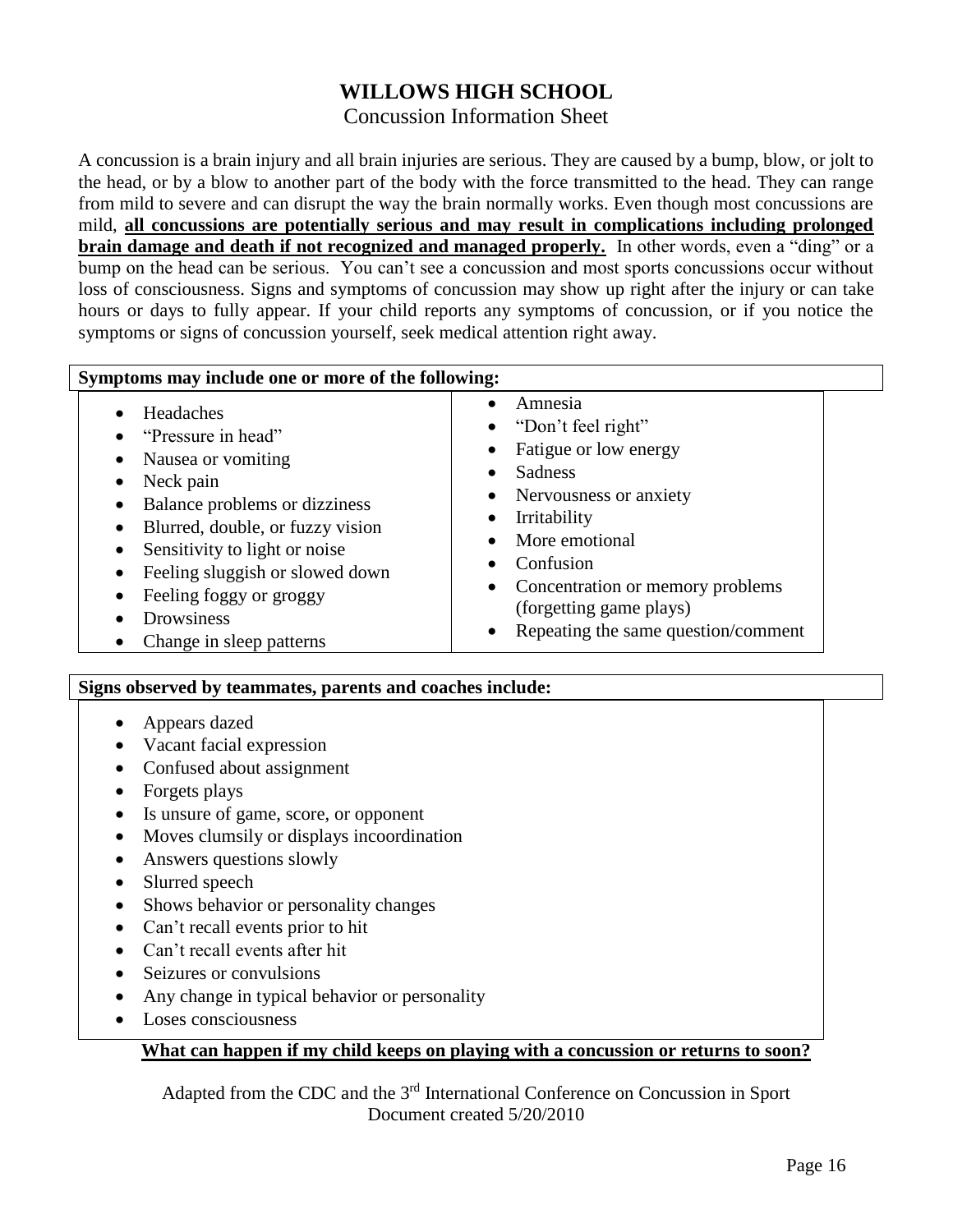## **WILLOWS HIGH SCHOOL**

Concussion Information Sheet

Athletes with the signs and symptoms of concussion should be removed from play immediately. Continuing to play with the signs and symptoms of a concussion leaves the young athlete especially vulnerable to greater injury. There is an increased risk of significant damage from a concussion for a period of time after that concussion occurs, particularly if the athlete suffers another concussion before completely recovering from the first one. This can lead to prolonged recovery, or even to severe brain swelling (second impact syndrome) with devastating and even fatal consequences. It is well known that adolescent or teenage athlete will often under report symptoms of injuries. And concussions are no different. As a result, education of administrators, coaches, parents and students is the key for student-athlete's safety.

### **If you think your child has suffered a concussion**

Any athlete even suspected of suffering a concussion should be removed from the game or practice immediately. No athlete may return to activity after an apparent head injury or concussion, regardless of how mild it seems or how quickly symptoms clear, without medical clearance. Close observation of the athlete should continue for several hours. The new CIF Bylaw 313 now requires implementation of long and well-established return to play concussion guidelines that have been recommended for several years:

"A student-athlete who is suspected of sustaining a concussion or head injury in a practice or game shall be removed from competition at that time and for the remainder of the day."

### **and**

"A student-athlete who has been removed may not return to play until the athlete is evaluated by a licensed heath care provider trained in the evaluation and management of concussion and received written clearance to return to play from that health care provider".

You should also inform your child's coach if you think that your child may have a concussion Remember it's better to miss one game than miss the whole season. And when in doubt, the athlete sits out.

> For current and up-to-date information on concussions you can go to: <http://www.cdc.gov/ConcussionInYouthSports/>

| <b>Student-athlete Name Printed</b> | Student-athlete Signature                                                                                                                  | Date |
|-------------------------------------|--------------------------------------------------------------------------------------------------------------------------------------------|------|
| Parent or Legal Guardian Printed    | Parent or Legal Guardian Signature                                                                                                         | Date |
|                                     | $\lambda$ 1 $\lambda$ 10 $\lambda$ 10 $\lambda$ 10 $\lambda$ 10 $\lambda$ 10 $\lambda$ 10 $\lambda$ 10 $\lambda$ 10 $\lambda$ 10 $\lambda$ |      |

Adapted from the CDC and the  $3<sup>rd</sup>$  International Conference on Concussion in Sport Document created 5/20/2010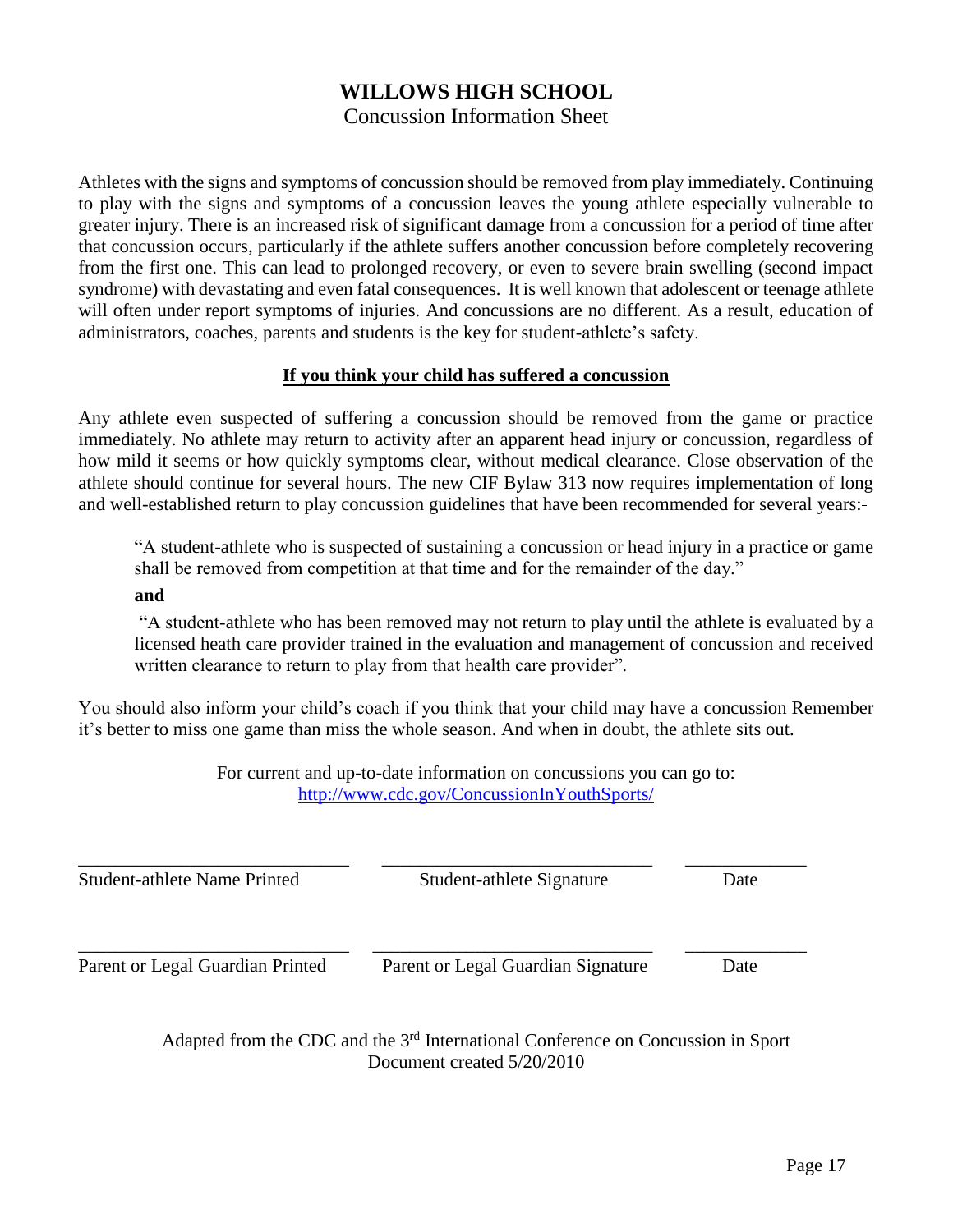### **STUDENT-ATHLETE**

### **SOCIAL MEDIA AGREEMENT**

Social media can be a useful tool to communicate with teammates, fans, friends, coaches and more. Social media can also be dangerous if you are not careful. Every picture, link, quote, tweet, status, or post that you or your friends put online is forever part of your digital footprint. You never know when that will come back to hurt or help your reputation during the recruiting process, a new job, or other important areas of your life.

Recognizing the above:

| I take responsibility for my online profile, including my posts and any photos, videos or<br>other recordings posted by others in which I appear.                                                        |
|----------------------------------------------------------------------------------------------------------------------------------------------------------------------------------------------------------|
| I will not degrade my opponents before, during, or after games.                                                                                                                                          |
| I will post only positive things about my teammates, coaches, opponents and officials.                                                                                                                   |
| I will use social media to purposefully promote abilities, team, community, and social<br>values.                                                                                                        |
| I will consider "Is this the me I want to see?" before I post anything online.                                                                                                                           |
| I will ignore any negative comments about me and will not retaliate.                                                                                                                                     |
| If I see a teammate post something potentially negative online, I will have a<br>conversation with that teammate. If I do not feel comfortable doing so, I will talk<br>to the team captain, or a coach. |
| I am aware that I represent my sport(s), school, team, family and community at all<br>Times, and will do so in a positive manner.                                                                        |

**Student-Athlete Signature Date**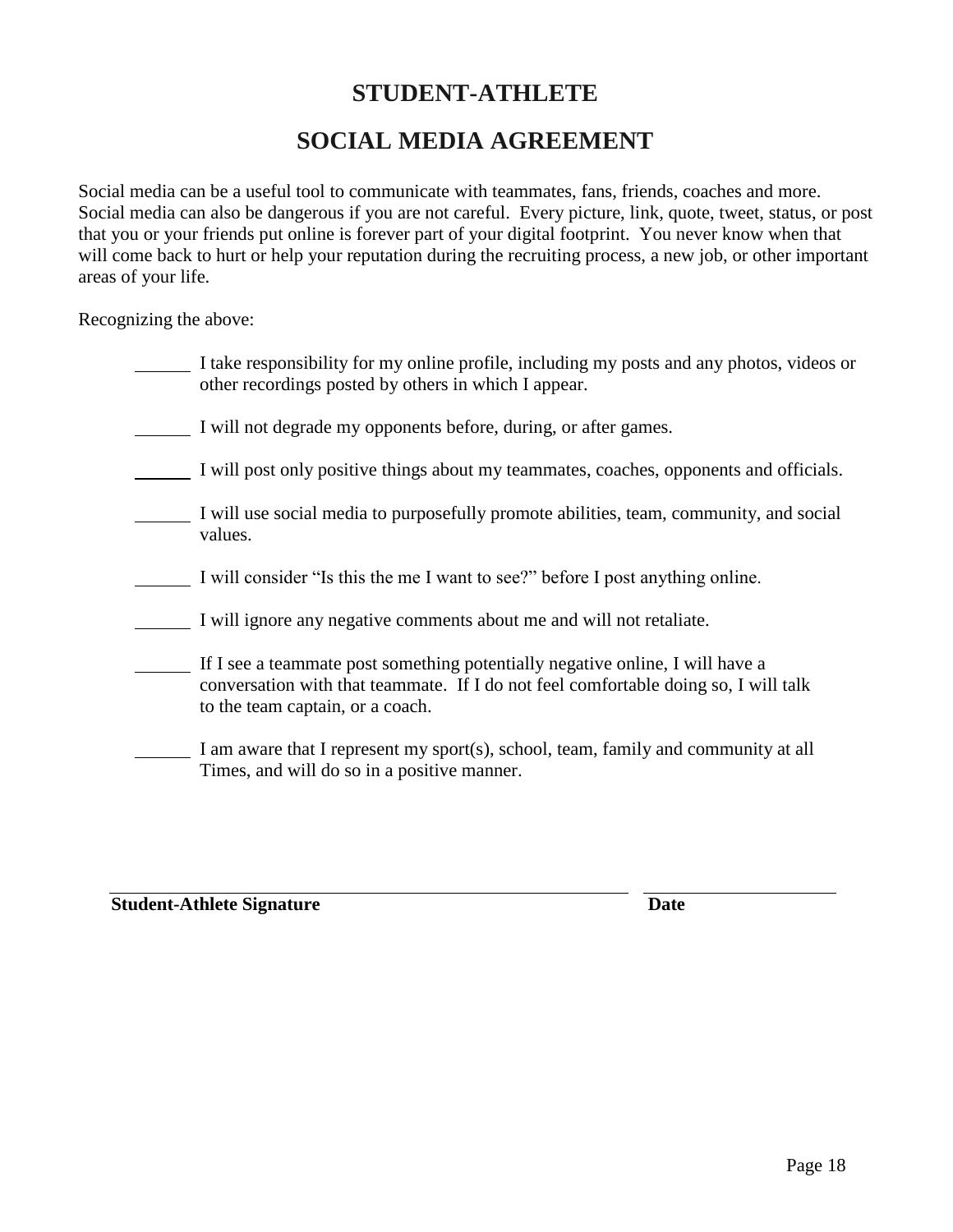### **Willows USD Administrative Regulation Athletic Competition**

AR 6145.2 **Instruction**

Nondiscrimination and Equivalent Opportunities in the Athletic Program

No student shall be excluded from participation in, be denied the benefits of, be denied equivalent opportunity in, or otherwise be discriminated against in interscholastic, intramural, or club athletics on the basis of any actual or perceived characteristic specified in law and BP 0410 - Nondiscrimination in District Programs and Activities. (Education Code 220, 221.5, 230 5 CCR 4920, 34 CFR 106.41)

(cf. 0410 - Nondiscrimination in District Programs and Activities) (cf. 5145.3 - Nondiscrimination/Harassment)

The Superintendent or designee may provide single-sex teams when selection for the teams is based on competitive skills. (5 CCR 4921; 34 CFR 106.41)

Each student shall be allowed to participate in any single-sex athletic program or activity consistent with the student's gender identity, irrespective of the gender listed on the student's records, for which the student is otherwise eligible to participate. (Education Code 221.5)

(cf. 5125 - Student Records)

When a school provides only one team in a particular sport for members of one sex, but provides no team in the same sport for members of the other sex, and athletic opportunities in the total program for that sex have been previously limited, members of the excluded sex shall be allowed to try out and compete with the team. The same standards for eligibility shall be applied to every student trying out for the team, regardless of sex, sexual orientation, gender, gender identity, gender expression, or other protected group status. (5 CCR 4921; 34 CFR 106.41)

The Superintendent or designee shall ensure that equivalent opportunities are available to both sexes in athletic programs by considering, among other factors: (5 CCR 4922; 34 CFR 106.41)

1. Whether the offered selection of sports and levels of competition effectively accommodate the interests and abilities of both sexes

The athletic program may be found to effectively accommodate the interests and abilities of both sexes using any one of the following tests: (Education Code 230)

a. Whether the interscholastic-level participation opportunities for male and female students are provided in numbers substantially proportionate to their respective enrollments

b. Where the members of one sex have been and are underrepresented among interscholastic athletes, whether the district can show a history and a continuing practice of program expansion that is demonstrably responsive to the developing interests and abilities of the members of that sex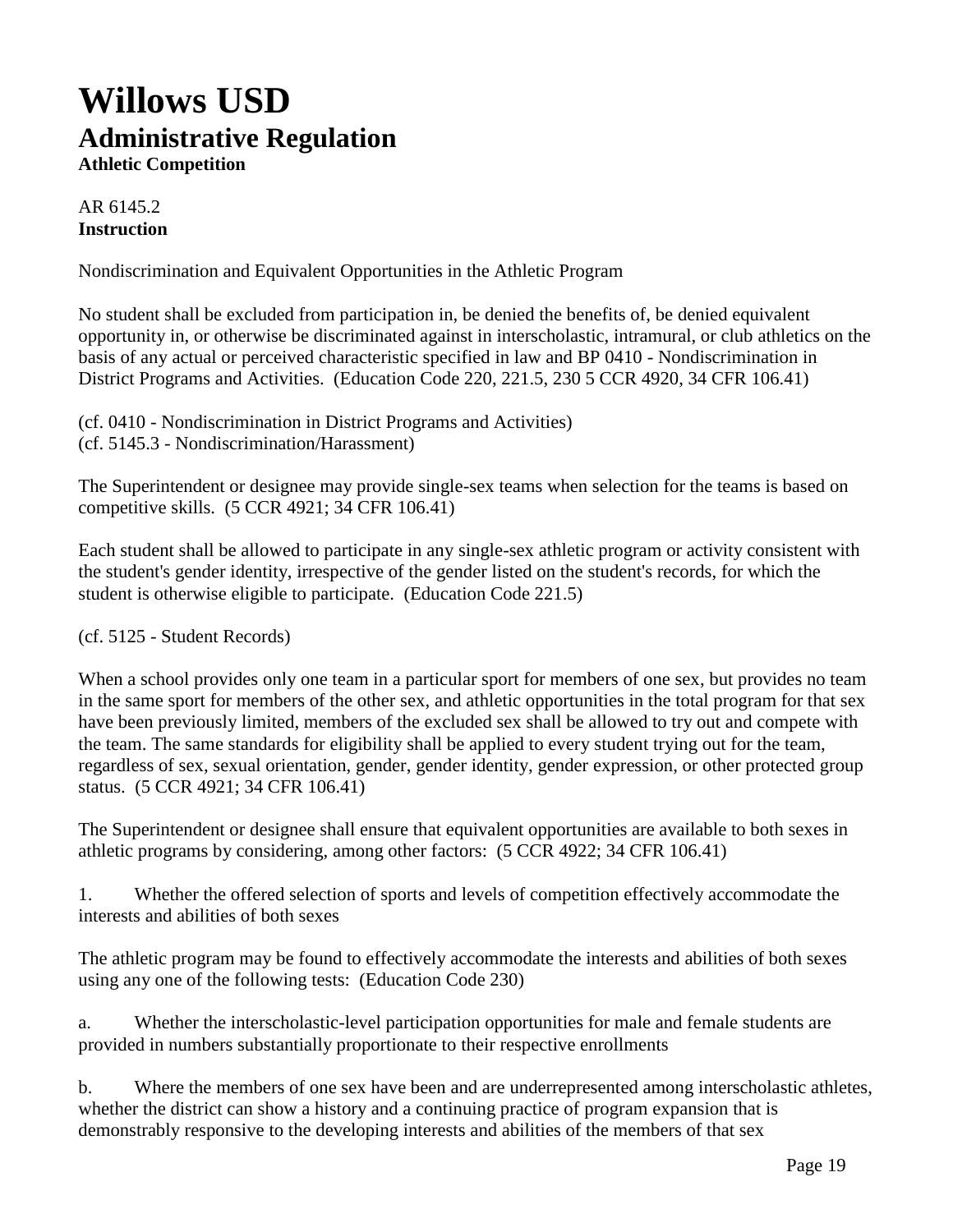c. Where the members of one sex are underrepresented among interscholastic athletes and the district cannot show a history and continuing practice of program expansion as required in item #1b above, whether the district can demonstrate that the interests and abilities of the members of that sex have been fully and effectively accommodated by the present program

2. The provision and maintenance of equipment and supplies

3. Scheduling of games and practice times, selection of the season for a sport, and location of the games and practices

- 4. Travel and per diem allowances
- 5. Opportunities to receive coaching and academic tutoring
- 6. Assignment and compensation of coaches and tutors
- 7. Provision of locker rooms, practice facilities, and competitive facilities
- 8. Provision of medical and training facilities and services
- 9. Provision of housing and dining facilities and services
- 10. Publicity
- 11. Provision of necessary funds

Each school that offers competitive athletics shall, at the end of the school year, post on its school web site, or on the district web site if the school does not have a web site, the following information: (Education Code 221.9)

1. The total enrollment of the school, classified by gender

2. The number of students enrolled at the school who participate in competitive athletics, classified by gender

3. The number of boys' and girls' teams, classified by sport and by competition level

(cf. 1113 - District and School Web Sites)

The data reported for items #1-3 above shall reflect the total number of players on a team roster on the official first day of competition. The materials used to compile this information shall be retained by the school for at least three years after the information is posted on the web site. (Education Code 221.9)

(cf. 3580 - District Records)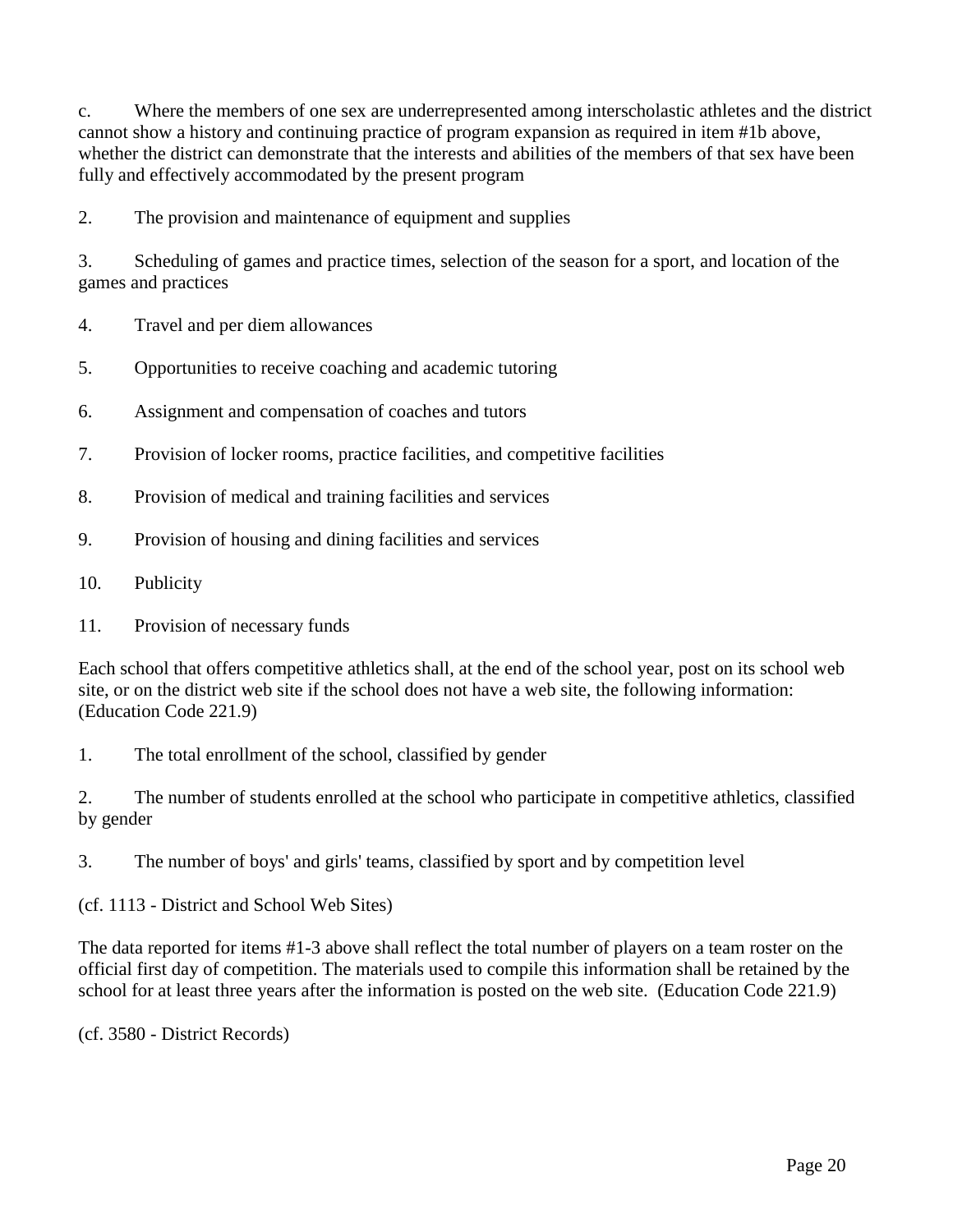### Concussions and Head Injuries

The Superintendent or designee shall annually distribute to student athletes and their parents/guardians an information sheet on concussions and head injuries. The student and parent/guardian shall sign and return the information sheet before the student initiates practice or competition. (Education Code 49475)

### (cf. 5145.6 - Parental Notifications)

The Superintendent or designee shall provide training to coaches and/or athletic trainers regarding concussion symptoms, prevention, and appropriate response. (Education Code 35179.1, 49032)

### (cf. 4127/4227/4327 - Temporary Athletic Team Coaches)

If a student athlete is suspected of sustaining a concussion or head injury in an athletic activity, the student shall be immediately removed from the activity for the remainder of the day. The student shall not be permitted to return to the activity until the student is evaluated by a licensed health care provider trained in the management of concussions and receives the health care provider's written clearance to return to the activity. If the health care provider determines that the student sustained a concussion or a head injury, the student shall also complete a graduated return-to-play protocol of no less than seven days in duration under the supervision of a licensed health care provider. (Education Code 49475)

A middle school or high school football team shall not hold a full-contact practice during the off-season and shall not conduct more than two full-contact practices per week during the preseason and regular season (from 30 days before the commencement of the regular season until the completion of the final interscholastic football game of that season). In addition, the full-contact portion of a practice shall not exceed 90 minutes in any single day. For these purposes, full-contact practice means a practice where drills or live action is conducted that involves collisions at game speed, where players execute tackles and other activity that is typical of an actual tackle football game. (Education Code 35179.5)

#### Heat Illness

The Superintendent or designee shall provide training to coaches and/or athletic trainers regarding the signs and symptoms of, and the appropriate response to, heat illness, including heat cramps, heat syncope, heat exhaustion, and exertional heat stroke. (Education Code 35179.1, 49032)

To assist in the prevention of heat illness, coaches and/or athletic trainers shall gradually increase the intensity and duration of exercise to acclimate student athletes to practice in the heat, provide adequate rest breaks, make water available during all athletic activities, and alter practice plans in extreme environmental conditions.

#### Sudden Cardiac Arrest

The Superintendent or designee shall distribute the California Interscholastic Federation (CIF) information sheet on sudden cardiac arrest to all student athletes who will be participating in a CIFgoverned athletic activity and to their parents/guardians. The student and parent/guardian shall sign and return the information sheet prior to the student's participation in the athletic activity. If an athletic activity is not covered by CIF, the student and parent/guardian shall, prior to the student's participation in the athletic activity, sign and return an acknowledgement that they have received and reviewed the sudden cardiac arrest information posted on the California Department of Education's web site. (Education Code 33479.2, 33479.3)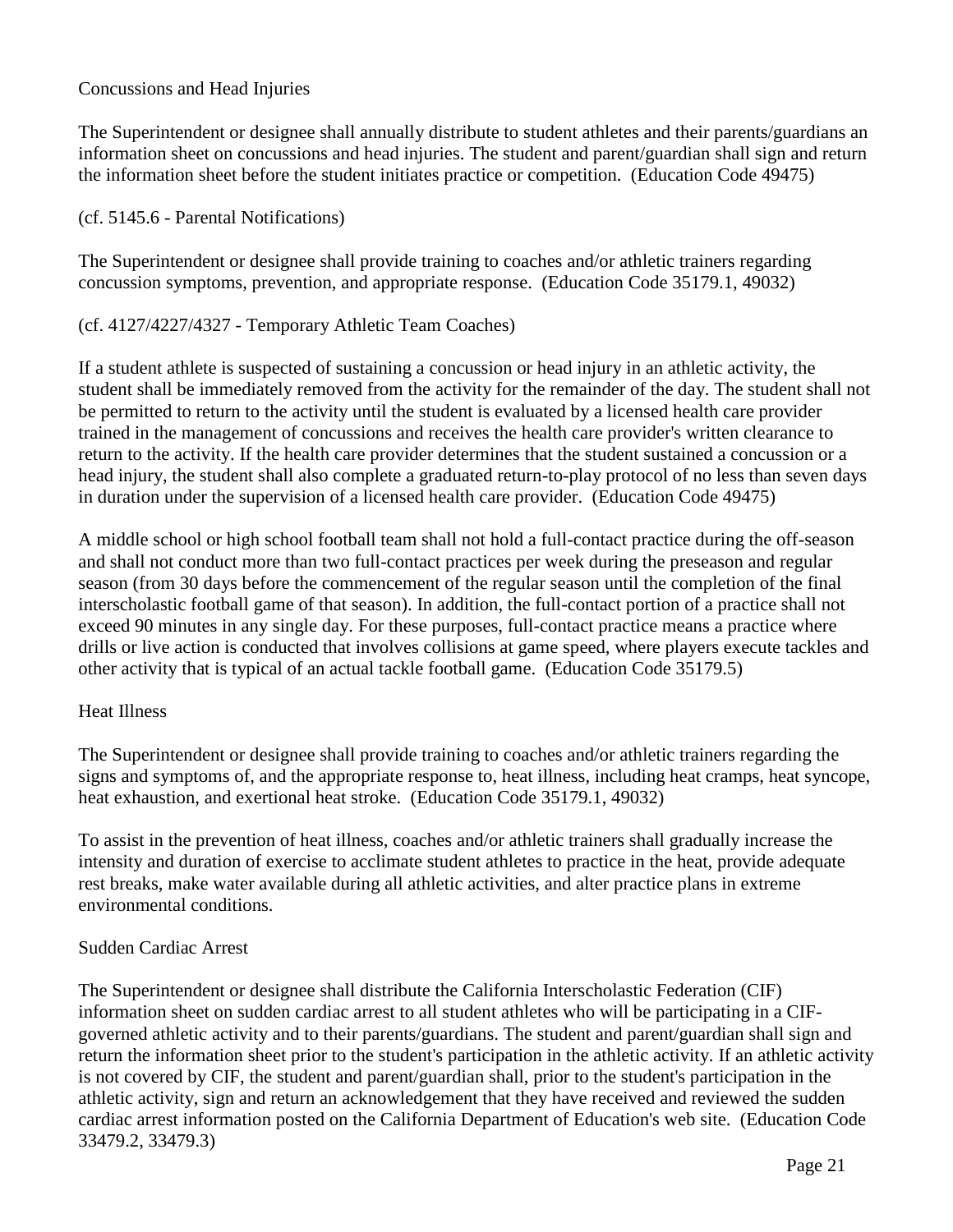The Superintendent or designee shall provide training to coaches and/or athletic trainers regarding the nature and warning signs of sudden cardiac arrest. (Education Code 33479.6, 33479.7, 35179.1, 49032)

If a student athlete passes out or faints, or is known to have passed out or fainted, while participating in or immediately following participation in an athletic activity, the student shall be removed from participation at that time. If a student exhibits any other symptoms of sudden cardiac arrest, including seizures during exercise, unexplained shortness of breath, chest pains, dizziness, racing heart rate, or extreme fatigue, the student may be removed from participation by a coach or other employee who observes these symptoms. If any such symptoms are observed, notification shall be given to the student's parent/guardian so that the parent/guardian can determine the treatment, if any, the student should seek. A student who has been removed from participation shall not be permitted to return until the student is evaluated and given written clearance to return to participation by a health care provider. (Education Code 33479.2, 33479.5)

### Automated External Defibrillators

The Superintendent or designee shall acquire at least one automated external defibrillator (AED) for each district school and shall make the AED(s) available to coaches, athletic trainers, and/or other authorized persons at athletic activities or events for the purpose of providing emergency care or treatment to students, spectators, and other individuals in attendance at athletic activities and events. (Education Code 35179.6)

(cf. 5141 - Health Care and Emergencies)

The district shall comply with all requirements of Health and Safety Code 1797.196 pertaining to any AED acquired by the district, including, but not limited to, regular maintenance and testing of the AED and the provision and posting of information regarding the proper use of the AED. (Education Code 35179.6; Health and Safety Code 1797.196)

### Additional Notifications

Before students participate in practice or competition as part of interscholastic athletic activities, the Superintendent or designee shall, in addition to providing the students and their parents/guardians with the notices described above, send a notice to the students and their parents/guardians which:

1. Contains information about the procedures for filing a discrimination complaint that arises out of an interscholastic athletic activity, including the name of the district's Title IX Coordinator

(cf. 1312.3 - Uniform Complaint Procedures)

2. Includes a copy of students' Title IX rights pursuant to Education Code 221.8

3. Explains that there is an element of risk associated with all athletic competitions and that the district cannot guarantee that students will not be injured, despite a commitment to every participant's health and welfare

(cf. 3530 - Risk Management/Insurance)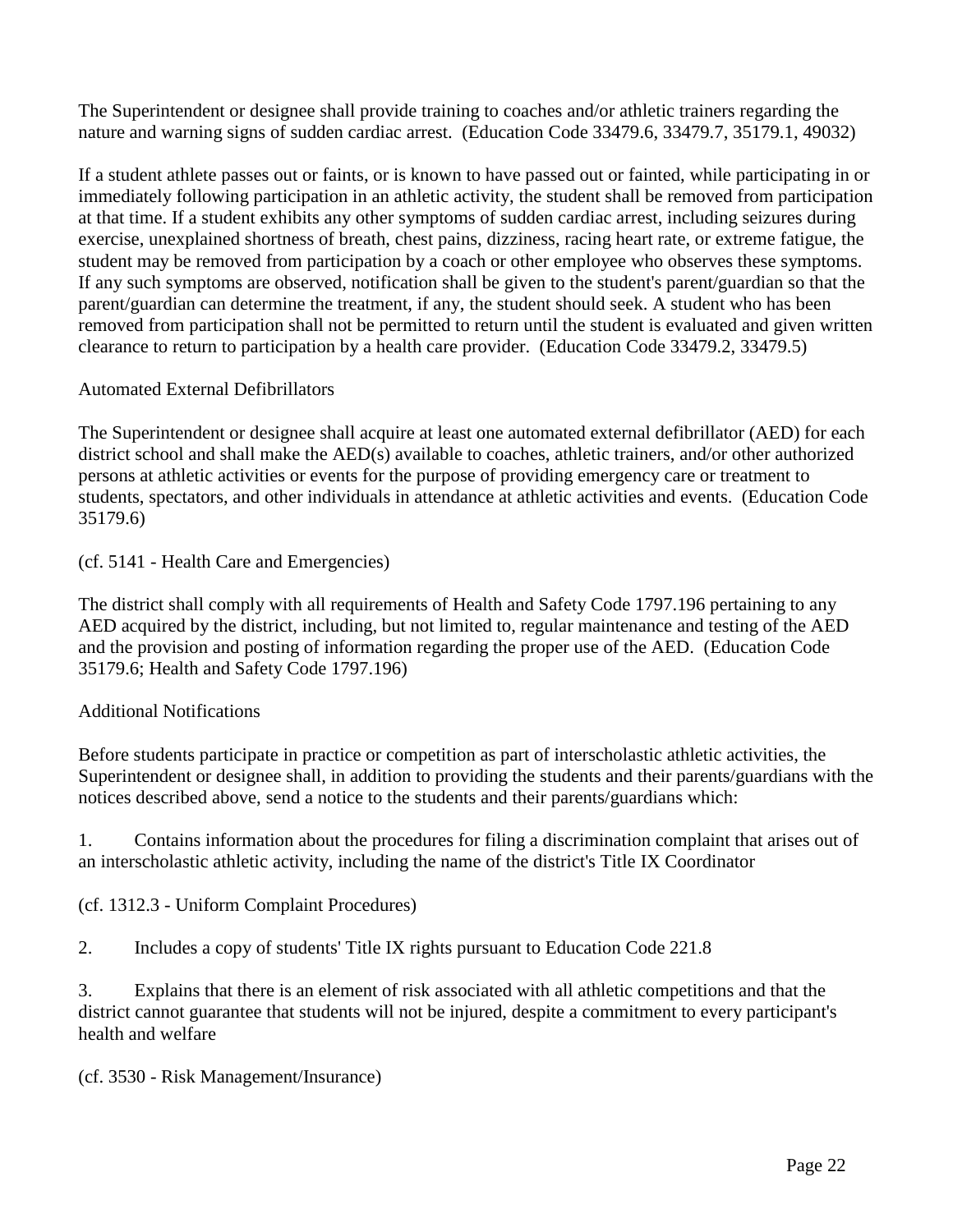4. Provides information about insurance protection pursuant to Education Code 32221.5

(cf. 5143 - Insurance)

5. Requests parental permission for the student to participate in the program and, if appropriate, to be transported by the district to and from competitions

(cf. 3541.1 - Transportation for School-Related Trips)

6. States the district's expectation that students adhere strictly to all safety rules, regulations, and instructions, as well as rules and guidelines related to conduct and sportsmanship

(cf. 5144 - Discipline) (cf. 5144.1 - Suspension and Expulsion/Due Process)

7. Includes a copy of the local CIF league rules

8. Includes information about the CIF bylaw and district policy requiring any student athlete and the student's parent/guardian to sign a statement that the student will not use steroids, unless prescribed by a licensed health care practitioner, and will not use prohibited dietary supplements that include substances banned by the U.S. Anti-Doping Agency

(cf. 5131.63 - Steroids)

9. Includes the opioid fact sheet published by the Centers for Disease Control and Prevention in accordance with Education Code 49476. The district shall provide this fact sheet annually to each student athlete and shall require the student and the student's parent/guardian to sign a document acknowledging receipt of the fact sheet.

Regulation WILLOWS UNIFIED SCHOOL DISTRICT approved: October 10, 2019 Willows, California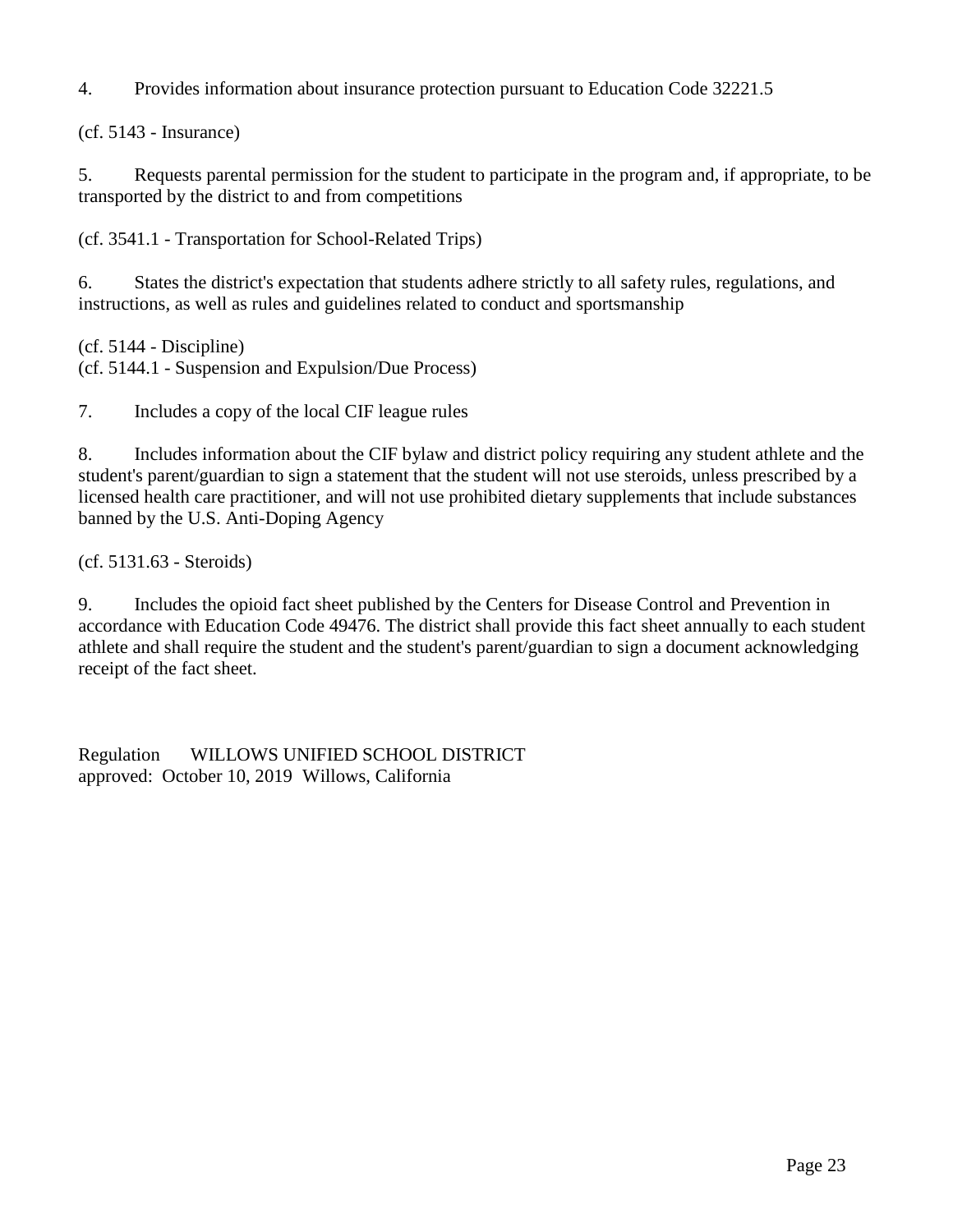## **Willows USD Board Policy**

**Athletic Competition** BP 6145.2

### **Instruction**

The Board of Education recognizes that the district's athletic program constitutes an integral component of the educational program and helps to build a positive school climate. The athletic program also promotes the physical, social, and emotional well-being and character development of participating students. The district's athletic program shall be designed to meet students' interests and abilities and shall be varied in scope to attract wide participation.

- (cf. 3541.1 Transportation for School-Related Trips)
- (cf. 5030 Student Wellness)
- (cf. 5137 Positive School Climate)
- (cf. 6142.7 Physical Education and Activity)
- (cf. 7110 Facilities Master Plan)

All athletic teams shall be supervised by qualified coaches to ensure that student athletes receive appropriate instruction and guidance related to safety, health, sports skills, and sportsmanship. Athletic events shall be officiated by qualified personnel.

(cf. 4127/4227/4327 - Temporary Athletic Team Coaches)

The Board encourages business and community support for district athletic programs, subject to applicable district policies and regulations governing advertisements and donations.

- (cf. 1260 Educational Foundation)
- (cf. 1321 Solicitation of Funds from and by Students)
- (cf. 1325 Advertising and Promotion)
- (cf. 1700 Relations Between Private Industry and the Schools)
- (cf. 3290 Gifts, Grants and Bequests)

Nondiscrimination and Equivalent Opportunities in the Athletic Program

The district's athletic program shall be free from discrimination and discriminatory practices prohibited by state and federal law, including, but not limited to, the use of any racially derogatory or discriminatory school or athletic team name, mascot, or nickname. The Superintendent or designee shall ensure that equivalent athletic opportunities are provided for males and females, and that students are permitted to participate in athletic activities consistent with their gender identity.

(cf. 0410 - Nondiscrimination in District Programs and Activities)

(cf. 5145.3 - Nondiscrimination/Harassment)

(cf. 5145.7 - Sexual Harassment)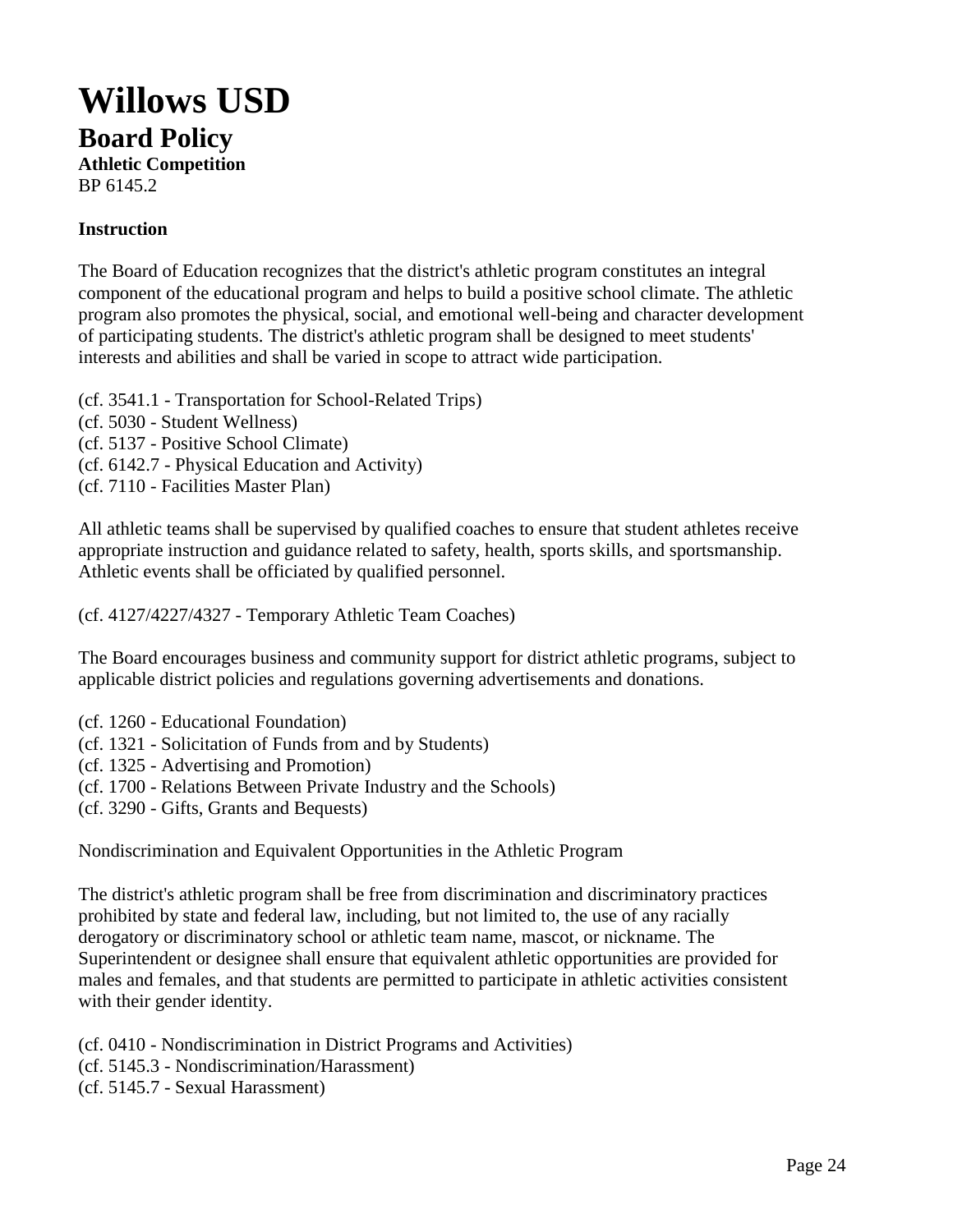Any complaint alleging discrimination in the district's athletic program shall be filed in accordance with the district's uniform complaint procedures.

(cf. 1312.3 - Uniform Complaint Procedures)

California Interscholastic Federation

Any district school that participates in the California Interscholastic Federation (CIF) shall conduct its athletic activities in accordance with CIF bylaws and rules and any applicable district policy and regulation. The Superintendent or designee shall have responsibility for the district's interscholastic athletic program, while the principal or designee at each participating school shall be responsible for site-level decisions, as appropriate.

The Board shall annually designate a representative to the local CIF league from each school that participates in CIF sports. The Superintendent or designee shall recommend a candidate for the position who demonstrates an understanding of the district's goals for student learning and interscholastic activities, knowledge of the athletic programs, awareness of the implications of league decisions for the school and the district, and interpersonal communication and leadership skills.

The designated representative(s) shall vote on issues that impact interscholastic athletics at the league and section levels, perform any other duties required by the CIF league, and report regularly to the Board on league, section, and statewide issues related to athletic programs.

(cf. 0500 - Accountability)

Student Eligibility

The first priority of student athletes shall be a commitment to their educational and academic achievement.

Eligibility requirements for student participation in the district's interscholastic athletic program, including requirements pertaining to academic achievement, shall be the same as those set by the district for participation in extracurricular and cocurricular activities.

- (cf. 3530 Risk Management/Insurance)
- (cf. 5111.1 District Residency)
- (cf. 5121 Grades/Evaluation of Student Achievement)
- (cf. 6145 Extracurricular and Cocurricular Activities)
- (cf. 6146.1 High School Graduation Requirements)
- (cf. 6173 Education for Homeless Children)
- (cf. 6173.1 Education for Foster Youth)
- (cf. 6173.2 Education of Children of Military Families)

In addition, the Superintendent or designee shall ensure that students participating in interscholastic athletics governed by CIF satisfy CIF eligibility requirements.

Students shall not be charged a fee to participate in an athletic program, including, but not limited to, a fee to cover the cost of uniforms, locks, lockers, or athletic equipment.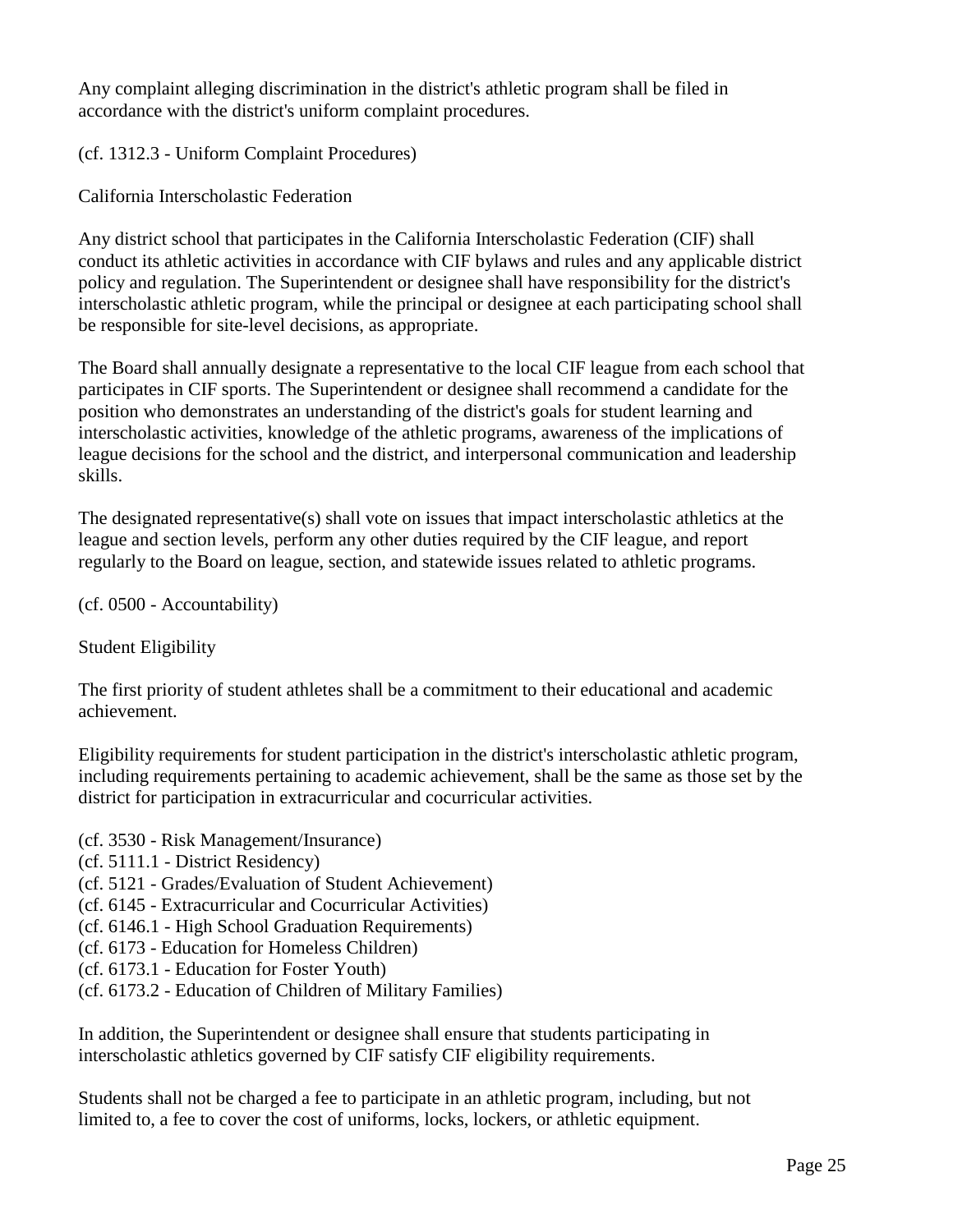(cf. 3260 - Fees and Charges) (cf. 5143 - Insurance)

### Sportsmanship

The Board values the quality and integrity of the athletic program and the character development of student athletes. Student athletes, coaches, parents/guardians, spectators, and others are expected to demonstrate good sportsmanship, ethical conduct, and fair play during all athletic competitions. They shall also abide by the core principles of trustworthiness, respect, responsibility, fairness, caring, and good citizenship and the Code of Ethics adopted by CIF.

Students and staff shall be subject to disciplinary action for improper conduct.

(cf. 3515.2 - Disruptions) (cf. 4118 - Dismissal/Suspension/Disciplinary Action) (cf. 4218 - Dismissal/Suspension/Disciplinary Action) (cf. 5131 - Conduct) (cf. 5131.1 - Bus Conduct) (cf. 5131.4 - Student Disturbances) (cf. 5144 - Discipline) (cf. 5144.1 - Suspension and Expulsion/Due Process) (cf. 5144.2 - Suspension and Expulsion/Due Process (Individuals with Disabilities))

Health and Safety

The Board desires to give student health and safety the highest consideration in planning and conducting athletic activities.

Students shall have a medical clearance before participating in interscholastic athletic programs. Care shall be taken to ensure that all athletic trainings and competitions are conducted in a manner that will not overtax the physical capabilities of the participants. When appropriate, protective equipment shall be used to prevent or minimize injuries.

(cf. 5131.61 - Drug Testing) (cf. 5131.63 - Steroids) (cf. 5141.3 - Health Examinations) (cf. 5141.6 - School Health Services) (cf. 5141.7 - Sun Safety)

Coaches and appropriate district employees shall take every possible precaution to ensure that athletic equipment is kept in safe and serviceable condition. The Superintendent or designee shall ensure that all athletic equipment is cleaned and inspected for safety before the beginning of each school year.

(cf. 5142 - Safety)

The Superintendent or designee shall develop a written emergency action plan that describes the location of automated external defibrillator(s) and procedures to be followed in the event of sudden cardiac arrest or other medical emergency related to the athletic program's activities or events. The plan shall be posted in accordance with guidelines of the National Federation of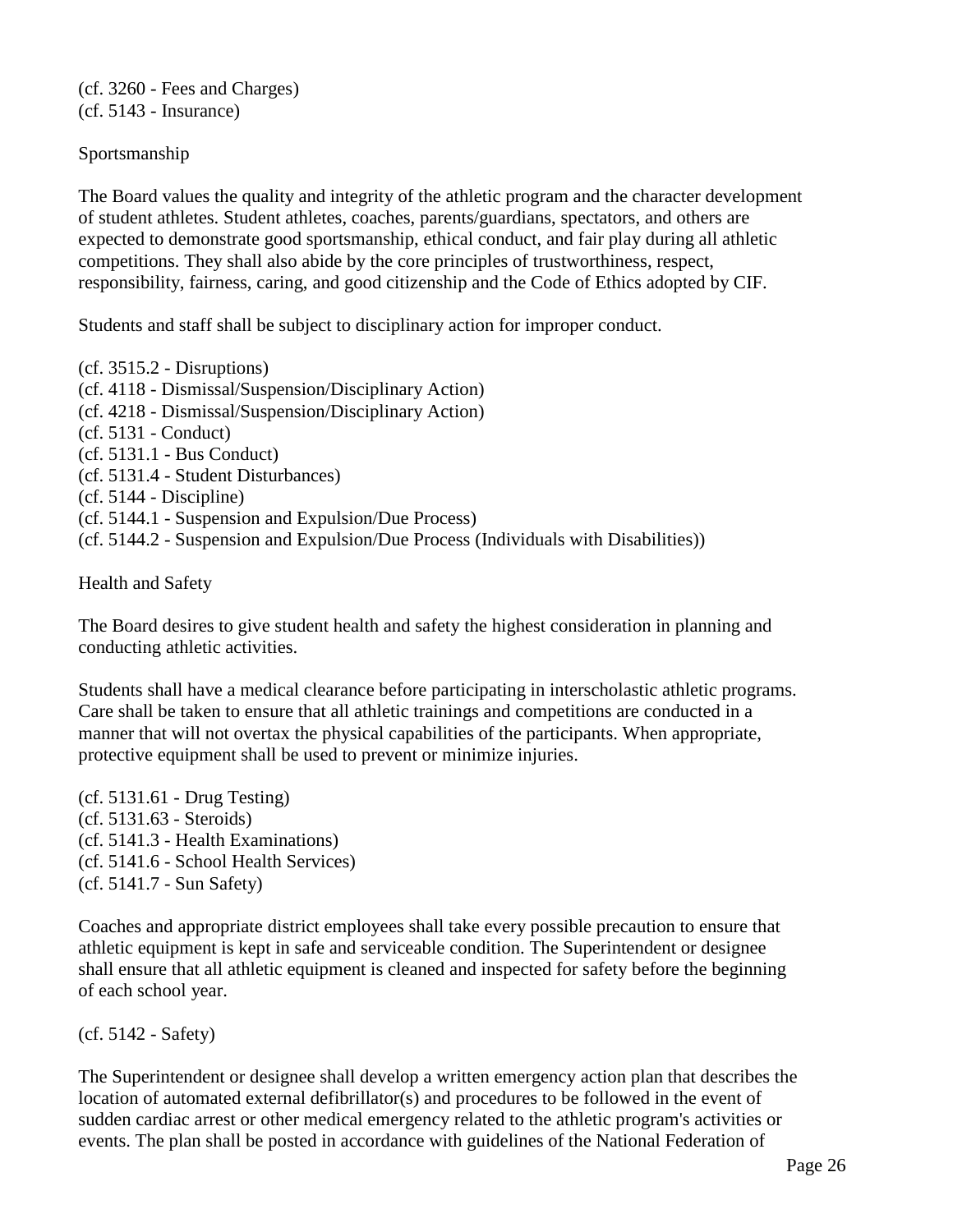State High School Associations. (Education Code 35179.4)

In the event of a serious injury or a perceived imminent risk to a student's health during or immediately after an athletic activity, the coach or any other district employee who is present shall remove the student athlete from the activity, observe universal precautions in handling blood or other bodily fluid, and/or seek medical treatment for the student as appropriate.

- (cf. 4119.42/4219.42/4319.42 Exposure Control Plan for Bloodborne Pathogens)
- (cf. 4119.43/4219.43/4319.43 Universal Precautions)
- (cf. 5141 Health Care and Emergencies)
- (cf. 5141.21 Administering Medication and Monitoring Health Conditions)
- (cf. 5141.22 Infectious Diseases)

Legal Reference:

EDUCATION CODE

200-262.4 Prohibition of discrimination

17578 Cleaning and sterilizing of football equipment

17580-17581 Football equipment

32220-32224 Insurance for athletic teams, especially:

32221.5 Required insurance for athletic activities

33353-33353.5 California Interscholastic Federation; implementation of policies, insurance program

- 33354 California Department of Education authority over interscholastic athletics
- 33479-33479.9 The Eric Parades Sudden Cardiac Arrest Prevention Act

35160.5 District policies; rules and regulations

35179 Interscholastic athletics

35179.1 California High School Coaching Education and Training Program

35179.4 Emergency action plan

35179.5 Interscholastic athletics; limitation on full-contact practices

35179.6 Automated external defibrillator, athletic activities

48850 Interscholastic athletics; students in foster care and homeless students

48900 Grounds for suspension and expulsion

48930-48938 Student organizations

49010-49013 Student fees

49020-49023 Athletic programs; legislative intent, equal opportunity

49030-49034 Performance-enhancing substances

49458 Health examinations, interscholastic athletic program

49475 Health and safety, concussions and head injuries

49700-49701 Education of children of military families

51242 Exemption from physical education for high school students in interscholastic athletic program

HEALTH AND SAFETY CODE

1797.196 Automated external defibrillator

PENAL CODE

245.6 Hazing

CODE OF REGULATIONS, TITLE 5

4900-4965 Nondiscrimination in elementary and secondary education programs, especially:

4920-4922 Nondiscrimination in intramural, interscholastic, and club activities

5531 Supervision of extracurricular activities of students

5590-5596 Employment of noncertificated coaches

UNITED STATES CODE, TITLE 20